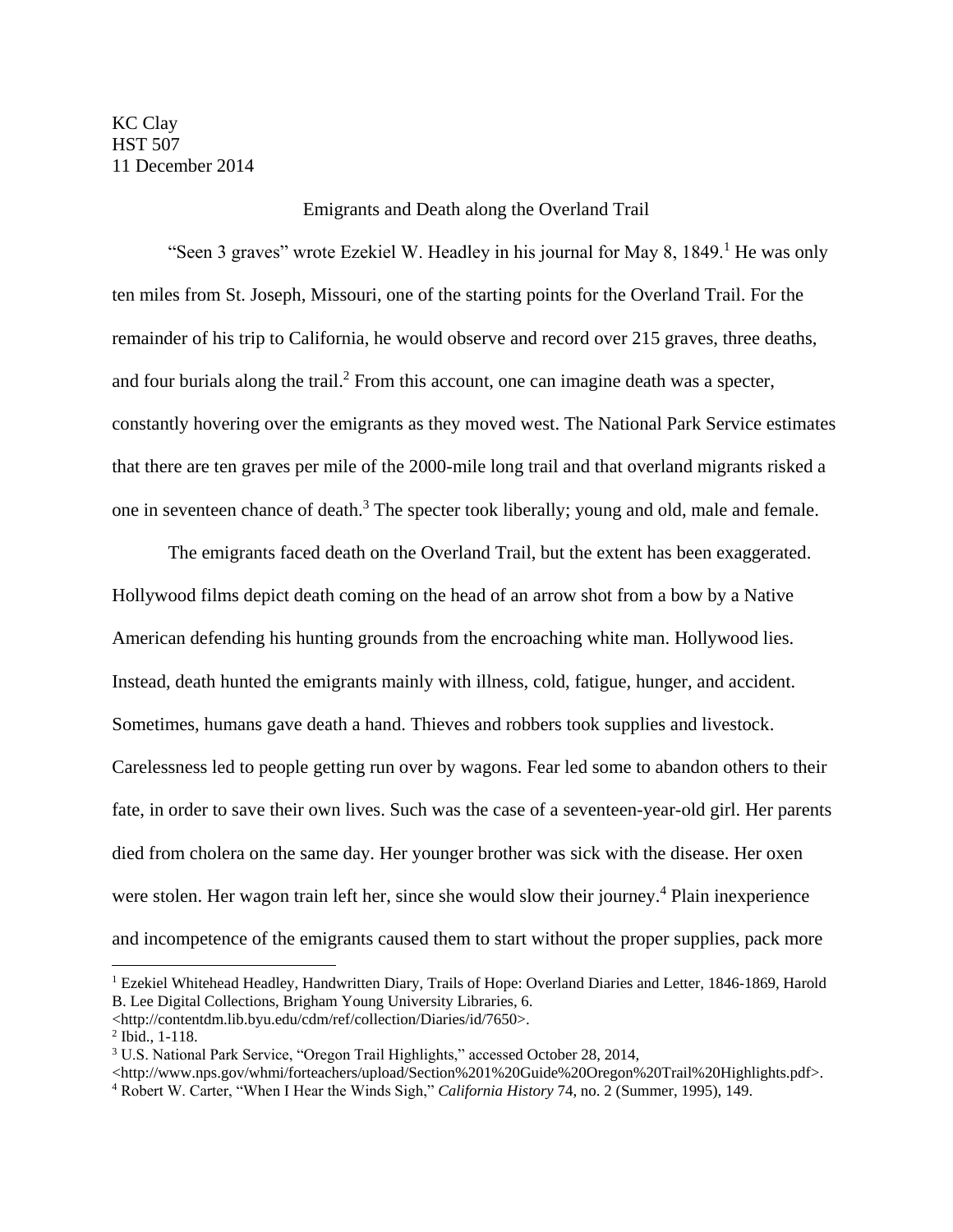than they needed, or discard the wrong items when trying to lighten loads. This led many to suffering and some to death.

This paper builds on scholarship from John Mack Faragher and Drew Gilpin Faust. In *Women & Men on the Overland Trail*, Faragher asserts that emigrants transferred their social mores nearly intact to their new communities in the West.<sup>5</sup> If he is correct, then the emigrants packed the concept of the "good death" in their wagons when they headed west. Faust shows how the sheer magnitude of death in the Civil War changed the relationship between death and Northern and Southern societies.<sup>6</sup> Accepting that she is correct that the copious body count of the Civil War destroyed the "good death" in the East, then a daily walk with death on the Overland Trail should have a similar impact on emigrant society. Except that it did not. The "good death" ideal continued almost intact.

This paper analyses emigrant death statistics. It looks beyond the simple equation of death indicating the degree of danger. It offers a basic comparison of emigrant deaths to those in the East. A more comprehensive study would require better emigrant statistics showing specific causes of death.

This study looks at the elements required for the "good death" and compares them to recorded emigrant deaths. A main requirement was for the dying to confess that they accept their fate, a death-bed confession to be made to one's family. Since this was important enough for Civil War soldiers to send in letters home to their deceased comrades' families, one would expect to see it in letters and accounts from the frontier, and it often is. However, not all deaths provided an opportunity for a familial gathering. Headley recorded the death of an unnamed man

<sup>5</sup> John Mack Faragher, *Women & Men on the Overland Trail* (New Haven: Yale University Press, 1979), 187. <sup>6</sup>Drew Gilpin Faust, *This Republic of Suffering: Death and the American Civil War* (New York: Vintage Books, 2009), xvii-xviii.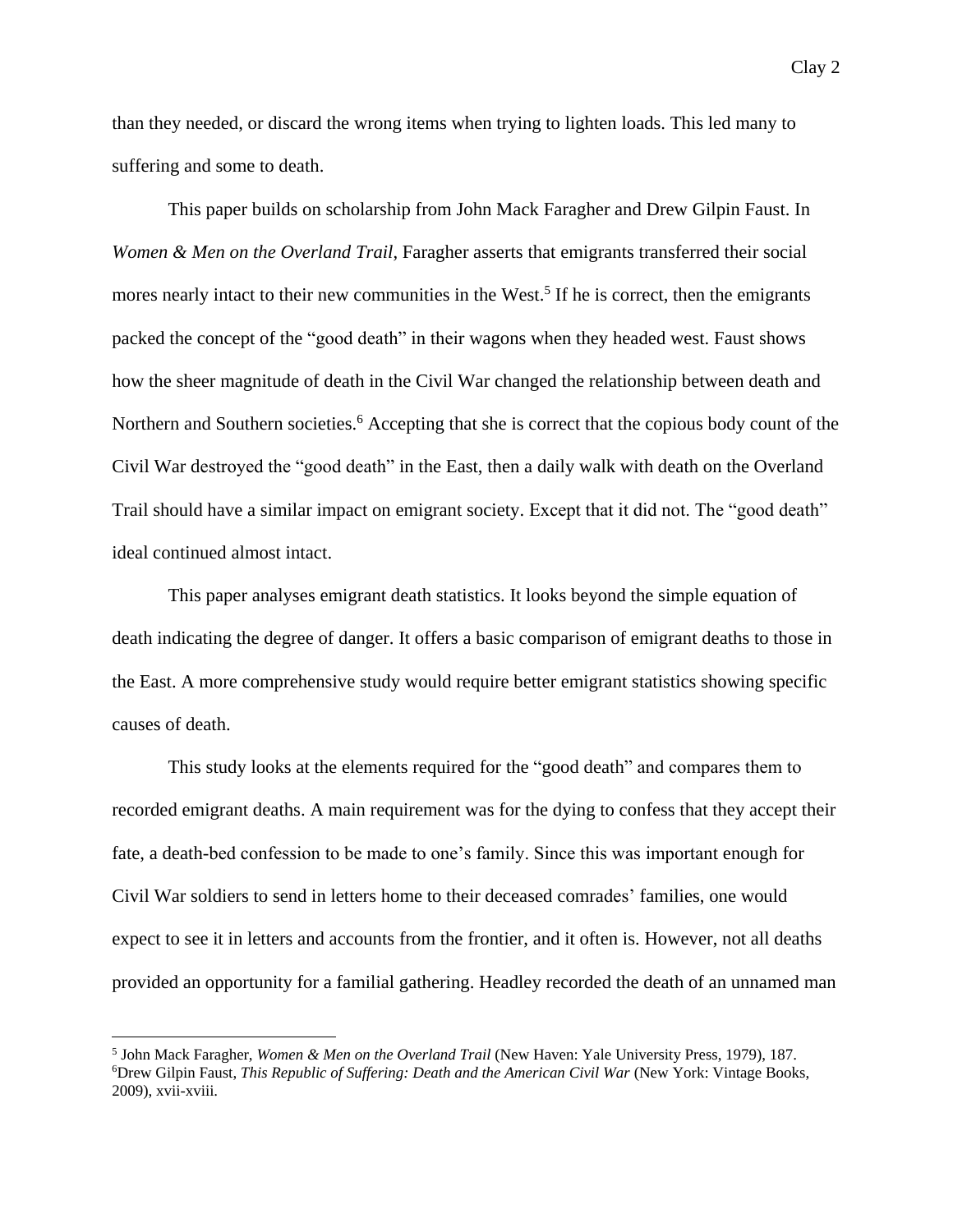as a drowning.<sup>7</sup> Obviously, this man had no time to gather his family about him and confess his peace with his fate before water filled his lungs. Less abrupt deaths, however, might have time for the gathering.

This paper further looks at how the survivors buried their dead. It examines how the ritual differed based on social standing of the deceased and their relationship to those doing the burial. For instance, Ruth Shakleford recorded six deaths and burials conducted by the members of her wagon train. The adult male who died was wrapped in a blanket and buried, whereas the children and women were placed in coffins and then buried. The women and children were related to Mrs. Shakleford's husband, whereas the man was simply another traveler.<sup>8</sup> Deceased individuals received better burials if they had family or friends in the company.

Finally, this paper examines the behavior patterns of the survivors. There were those who continued on to Oregon despite loss of their legal provider. Rachel Fisher's husband John died after a lingering illness. Rachel wrote her parents that she and her daughter continued the journey because "I had no one to take me back and I could not see how I could do better than to go on."<sup>9</sup> Some abandoned the goal of the West and returned to their place of origin. Abigail Scott recorded meeting a company along the Platte River who decided to return to Springfield, Illinois because of sickness and death.<sup>10</sup> The decisions of survivors helped shape society in the American West.

A singular theory dominated historical scholarship of the westward migration.

Comparatively speaking, the Overland Trail is still recent news having taken place only a

<sup>7</sup> Headley, 30.

<sup>8</sup> Ruth Shackleford, Diary in *Covered Wagon Women: Diaries and Letters from the Western Trails, 1840-1890, vol. 9*, ed. Kenneth L. Holmes, (Glendale: A.H. Clark Co., 1990), 129-150.

<sup>9</sup> Rachel Fisher to her parents in *Covered Wagon Women: Diaries and Letters from the Western Trails, 1840-1890, vol. 1*, ed. Kenneth L. Holmes, (Glendale: A.H. Clark Co., 1983), 100.

<sup>10</sup> Abigail Jane Scott, *Journal of a Trip to Oregon* (1852), in *Covered Wagon Women vol. 5*, ed. Kenneth L. Holmes (Glendale: Arthur H. Clark Company, 1986), 59.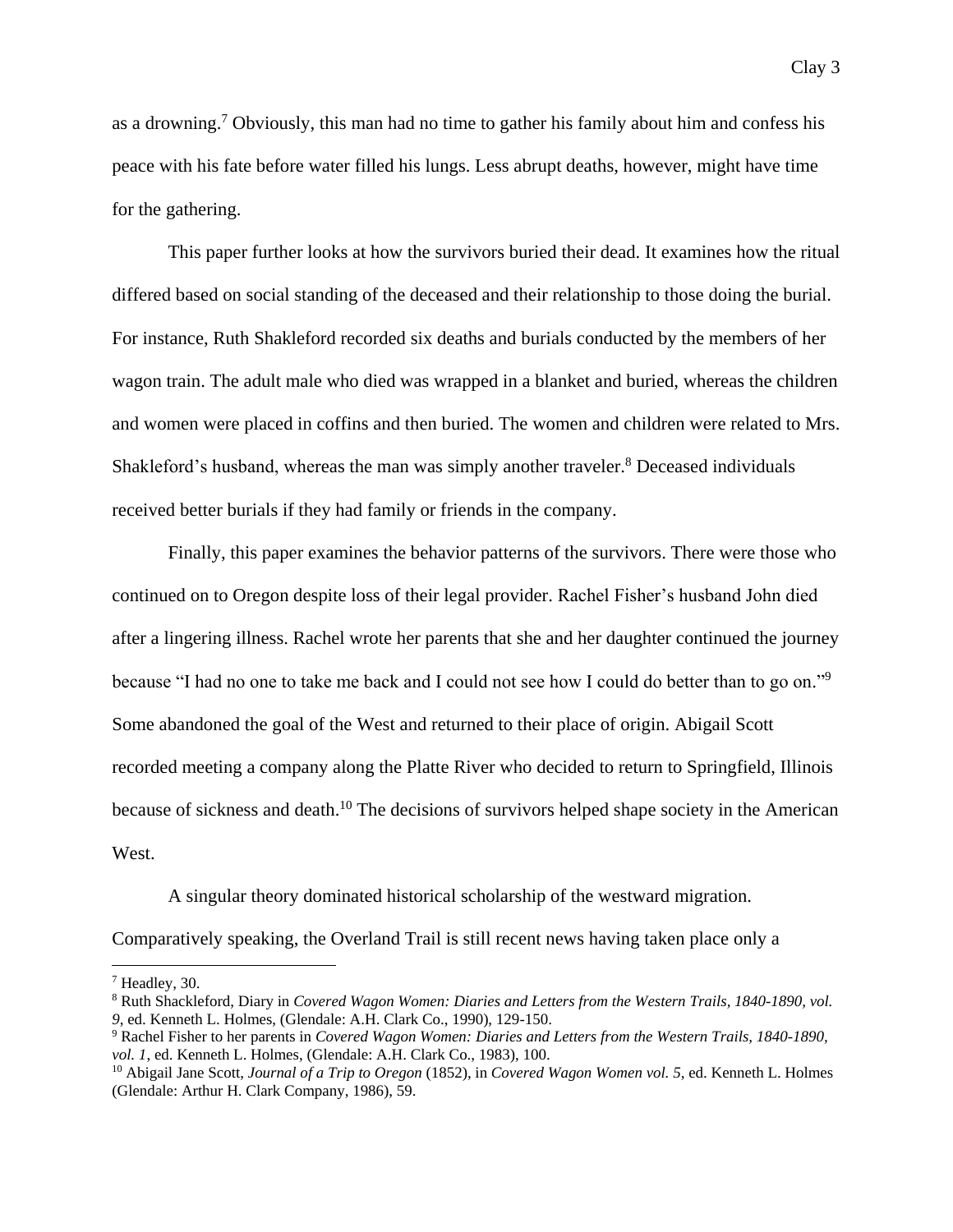century and half ago. Frederick Jackson Turner, a history professor from Harvard and the University of Wisconsin, in 1893 published his paper that attributed the American democratic institutions and rugged individualism to the westward migration.<sup>11</sup> This "frontier thesis" lead to a mythologizing of the hearty pioneers travelling into the West and drew the battle lines for successive historians who agreed with it, disagreed with it, or tried to avoid it all together.<sup>12</sup> The frontier thesis was the basic theory of westward migration for over 80 years.

The mid-twentieth century saw some historians avoiding the Turner thesis by focusing on specifics of overland migrations. They became experts on groups of travelers, such as Leonard J. Arrington and the Mormons and Doyce B. Nunis, Jr. and the California gold miners. Others chose to avoid the conflict by focusing on particular events, usually the more sensational ones. Two of these, the Donner Party and Willie and Martin Handcart Company tragedies have attracted much attention that continues into the twenty-first century. However, researchers conspicuously avoid the Utter-Van Orman train massacre, despite elements such as an actual circle of wagons under siege for two days, children taken into captivity, and survivors resorting to cannibalism. In 1979 the scholarship on the topic was minuscule.<sup>13</sup> It remains as such, because of the correctness of today's political climate and how it appears to be a rare case of indigenous aggression against the white emigrants. Some historians chose particular events to avoid controversy of topic or scholarship.

The desire to revise the scholarship of the frontier led several historians in the 1960s to objectively reexamine previous writings by returning to primary sources. From this movement

<sup>11</sup> Frederick J. Turner, *The Frontier in American History* (New York: Henry Holt and Company, 1921), 1-39. <sup>12</sup> W. N. Davis, Jr., "Will the West Survive as a Field in American History?," *Mississippi Valley Historical Review* 50 (March 1964): 676.

<sup>13</sup> John D. Unruh, Jr, *The Plains Across: The Overland Emigrants and the Trans-Mississippi West, 1840-60* (Chicago: University of Illinois Press, 1979), 143.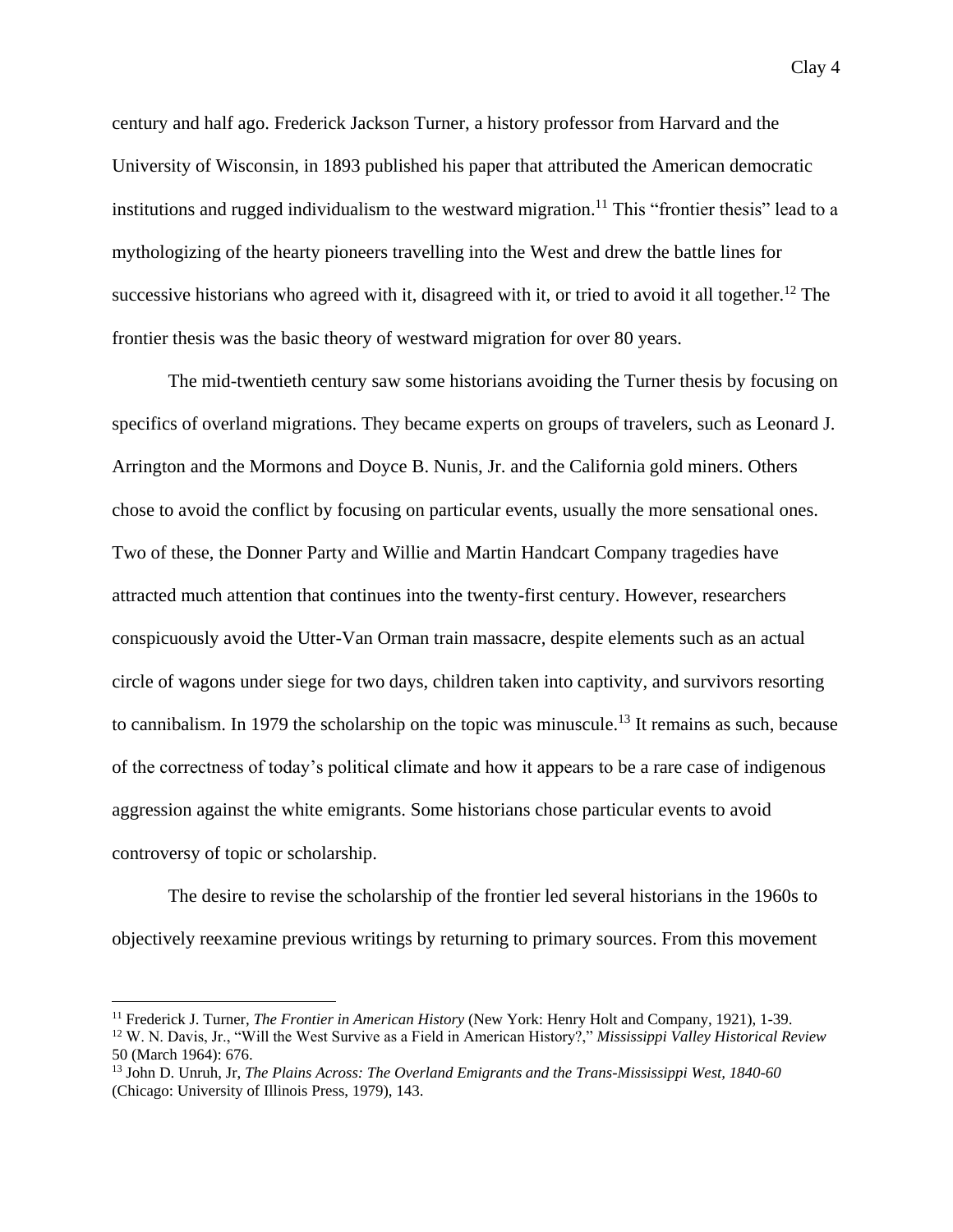came John D. Unruh, Junior's premier book of westward migration scholarship, *The Plains Across: The Overland Emigrants and the Trans-Mississippi West, 1840-60*. Unruh set the narrative and presented the ground breaking theory that the westward migration was not just isolated, individual families or wagon companies, but micro-societies of people. <sup>14</sup> These societies helped each other through rough spots such as illness and equipment failure, but he indicated that the sharing of their food with one another was the greatest assistance rendered.<sup>15</sup> There were entrepreneurs who set themselves up as guides, established supply outfitters, operated ferries, or wrote guide manuals. Help along the road itself usually came from other emigrants. <sup>16</sup> Unruh also opened the field to asking more pertinent questions like what motivated people to sell everything and pay over 1,000 dollars in outfitting so they could journey to the other side of the continent. For many it was a financial crash and unemployment combined with "free" land.<sup>17</sup>

Social history inquiry opened up the scholarship of westward migration. Historians such as John Mack Faraghar looked at the transference of social norms among the emigrants. In his book, *Women & Men on the Overland Trail*, he examined how the travelers maintained East Coast and Midwestern social mores of gender roles on their journey west. Although both sexes appreciated the natural beauty of the trail, the need for economy, and practicality, these commonalities showed the stark gender differences of women's concern with children and home chores and men's attention to violence – accepted gender norms.<sup>18</sup> Lillian Schlissel also notes the lack of recorded conflict amongst the women of the wagon trains, and attributes it to the gender

<sup>14</sup> Ibid., xiii-xiv.

<sup>15</sup> Ibid., 106-9.

<sup>&</sup>lt;sup>16</sup> Ibid., 76-96.

<sup>&</sup>lt;sup>17</sup> Ibid., 58-65.

<sup>18</sup> Faragher, 14-5.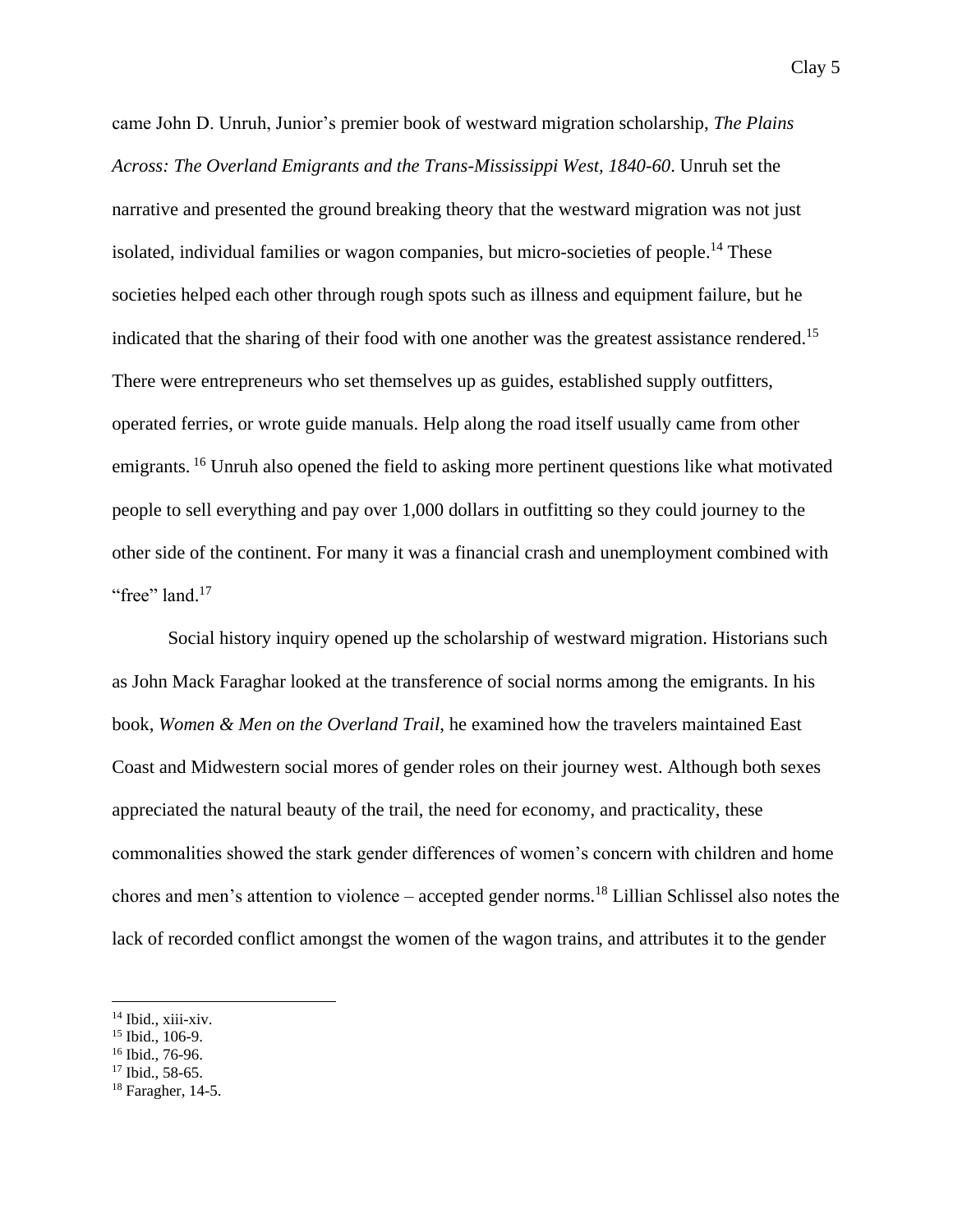expectation that women are more submissive. <sup>19</sup> Historian Julie Roy Jeffery in her feminist approach to the migration argued that the only changes experienced by the western women was the scenery and an increase in the workload.<sup>20</sup> Vaughn Baker of University of Southern Louisiana disagreed with her analysis. She argued that women assuming new roles led to an increase in female power on the western frontier.<sup>21</sup> A social perspective led historians to more focused inquiries.

Social history scholarship continued through the end of the twentieth century as historians became more aware of minority groups. Scholars returned to primary sources and looked at previously neglected narratives telling of minorities and other disempowered social groups. One of these groups was children. Many of the older children who walked the Overland Trail wrote letters of the experiences at the time or memoirs when they were older. Emmy E. Werner used these in her book, *Emigrant Children on the Journey West*. A developmental psychologist instead of a historian, Dr. Werner portrays the children as miniature adults, keeping in the period's social expectations. Reviewer Glenda Riley criticizes her for this and for not providing a diversity of color and age.<sup>22</sup> Perhaps Riley forgot that if a person used primary documents from the children, it would require the authors be literate and have the necessary paper and ink. These requirements would limit sources to older, middle-class white children. Minority studies on the Overland Trail are restricted by who wrote the primary sources.

The twenty-first century has historians dissecting the myths of the westward migration. R. Gregory Nokes was shocked when he found out his ancestors brought slaves on the trail to

<sup>19</sup> Lillian Schlissel, *Women's Diaries of the Westward Journey* (New York: Schocken Books, 1982), 88-9.

<sup>20</sup> Julie Roy Jeffery, *Frontier Women*, rev. ed. (New York: Hill and Wang, 1998), 6.

<sup>21</sup> Vaughn Baker, review of *Frontier Women: The Trans-Mississippi West, 1840-1880* by Julie Roy Jeffrey*, Journal of Southern History* 46, no. 4 (Nov. 1980): 609-10.

<sup>22</sup> Glenda Riley, review of *Emigrant Children on the Journey West* by Emmy E. Werner, *American Historical Review* 102 (1997): 182-3.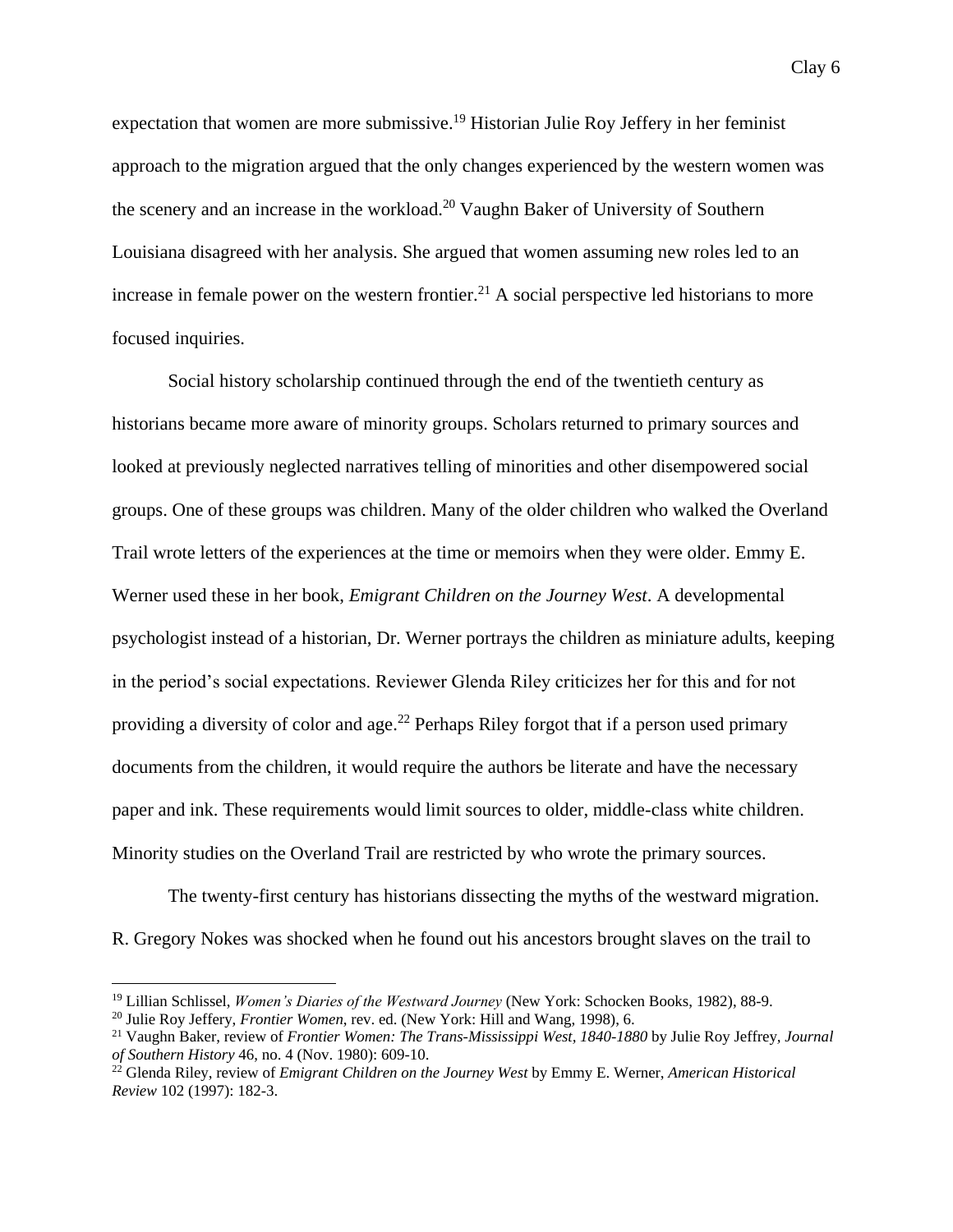Oregon.<sup>23</sup> His research led to the first book on the topic.<sup>24</sup> Michael L. Tate tackled the myth of Native American attacks on migrants. His research debunked the idea of circling wagon to protect against Indian warriors and found primarily mutual cooperation and curiosity.<sup>25</sup> Three decades before, Glenda Riley studied the trail rumors of Native American attacks and behaviors, whereas Tate studied the actual encounters.<sup>26</sup> The deconstruction of the mythos of the West is the current preoccupation of historians.

For emigrants and historians, death is the elephant in the room. The emigrants wrote about it in their letters and journals. Historians have accepted the extreme hardships of the journey and the ever-present nature of death, but shy away from death itself. Instead they try and number the deaths, perhaps to demonstrate the danger of the journey and the heroic virtues of the emigrants by showing how great the death toll was. Or it could be as Faust said about numbering the Civil War dead, it was a means to try and make sense of what happened.<sup>27</sup> Scholars pay attention to specific deaths, but they are the more sensational ones. For example, a keyword search of "Donner Party" produced over 154,000 hits in the Oregon State University library database.<sup>28</sup> In fact only one scholar in the mid-1990s, Robert W. Carter, addressed the topic of mortality, but focused on the causes of death, rather than on the interment of the deceased. The topic of emigrant death itself has not been addressed by historians.

This paper augments and challenges the American West scholarship. Through

<sup>23</sup> R. Greg Nokes, BlackPast.org,"Slavery in Oregon: The Ruben Shipley Saga," *Perspectives*, accessed November 3, 2014, <http://www.blackpast.org/perspectives/slavery-oregon-reuben-shipley-saga>.

<sup>24</sup> Stacey L. Smith, review of *Breaking Chains: Slavery on Trial in the Oregon Territory* by R. Gregory Nokes*, Oregon Historical Quarterly* 114, no. 4 (Winter 2013): 532-4.

<sup>&</sup>lt;sup>25</sup> Michael L. Tate, *Indians and Emigrants: Encounters on the Overland Trails* (Norman: University of Oklahoma Press, 2006), ix-xx.

<sup>26</sup> Glenda Riley, "The Specter of a Savage: Rumors and Alarmism on the Overland Trail," *Western Historical Quarterly* 15, no. 4 (October 1984): 427-444.

<sup>&</sup>lt;sup>27</sup> Faust, 250-251.

<sup>28</sup> Oregon State University Library, 1-Search, November 8, 2014.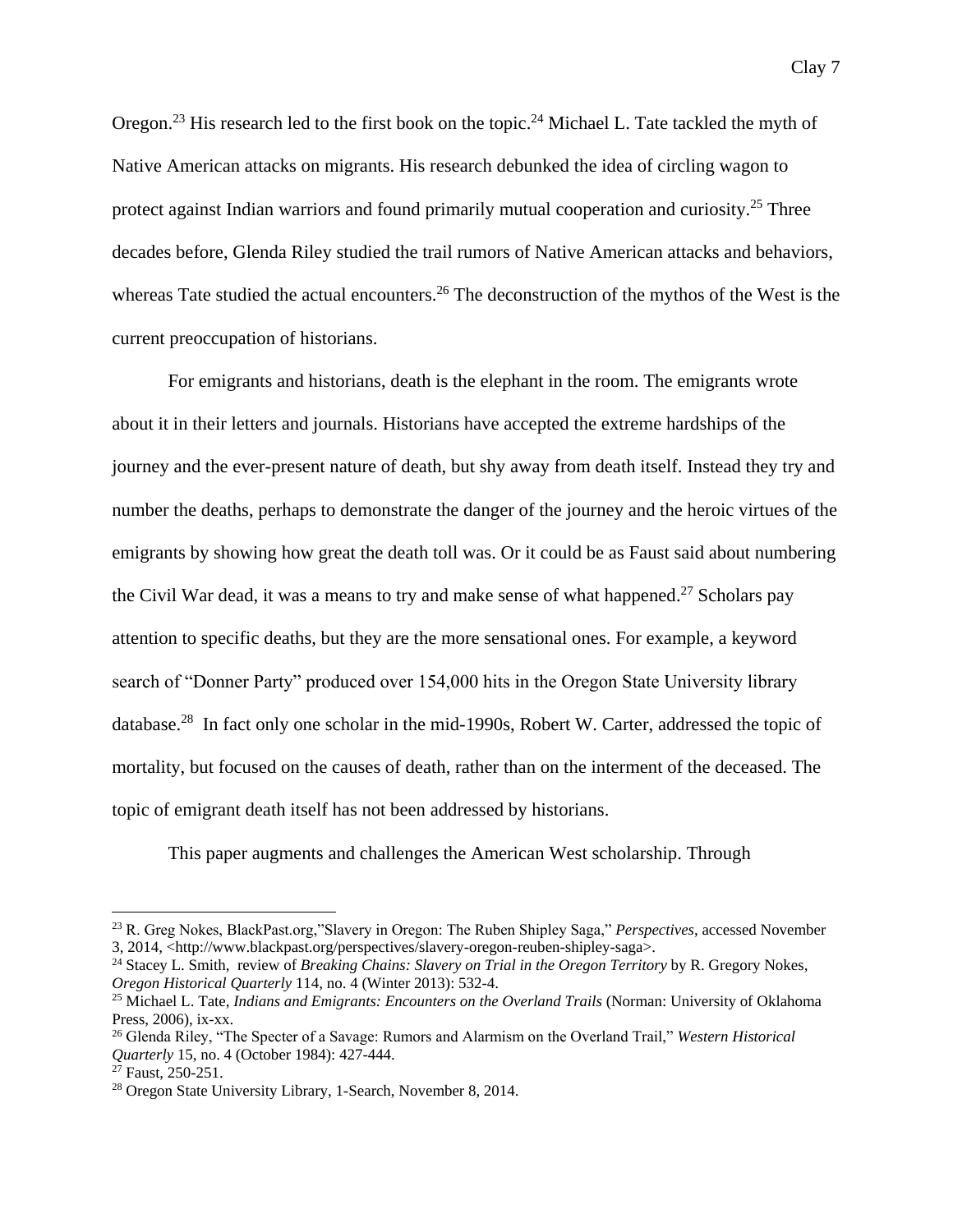examination of the relationship emigrants had with death, it shows that they kept the same social standards and recreated Eastern society in the West. This corresponds with what both Faraghar and Schlissel have shown in their gender studies on the Overland Trail and the American West. It challenges the still accepted notion of heroic emigrants overcoming extreme mortal dangers to settle the western territory. It does this by putting the emigrants back into the originating society of the antebellum United States and examining expected behavior and death rituals in comparison to actual emigrant behavior around death. By putting Overland Trail death against a backdrop of antebellum death, instead of in isolation, it demonstrates how the mortal dangers of the trail have been misrepresented as unique to westward migration and beyond the emigrants' experience.

Risk assessment relates the number of deaths directly to the danger level of any activity. Historical scholarship, especially that mythologizing of the emigrants, does the same. It points to the number of emigrants who died during the westward migration as proof of how risky the venture was. Accounting for deaths along the Overland Trails is problematic at best. One way is to count the number of deaths recorded in diaries and journals. An issue with this method is that often the record simply gives a generic entry such as, "We stopped to bury one woman out of our company."<sup>29</sup> They often recorded similarly generic records for others in nearby companies, "a man died near us in another company."<sup>30</sup> Without a proper name, it is possible that multiple persons would record the same emigrant's death and each account would be counted as a unique death.

Another method is to tally the number of graves the emigrants recorded seeing. Aside

<sup>29</sup> Martha S. Read to her Brother and Sister in in *Covered Wagon Women vol. 5*, ed. Kenneth L. Holmes (Glendale: Arthur H. Clark Company, 1986), 222.

<sup>30</sup> Abigail Scott, 96.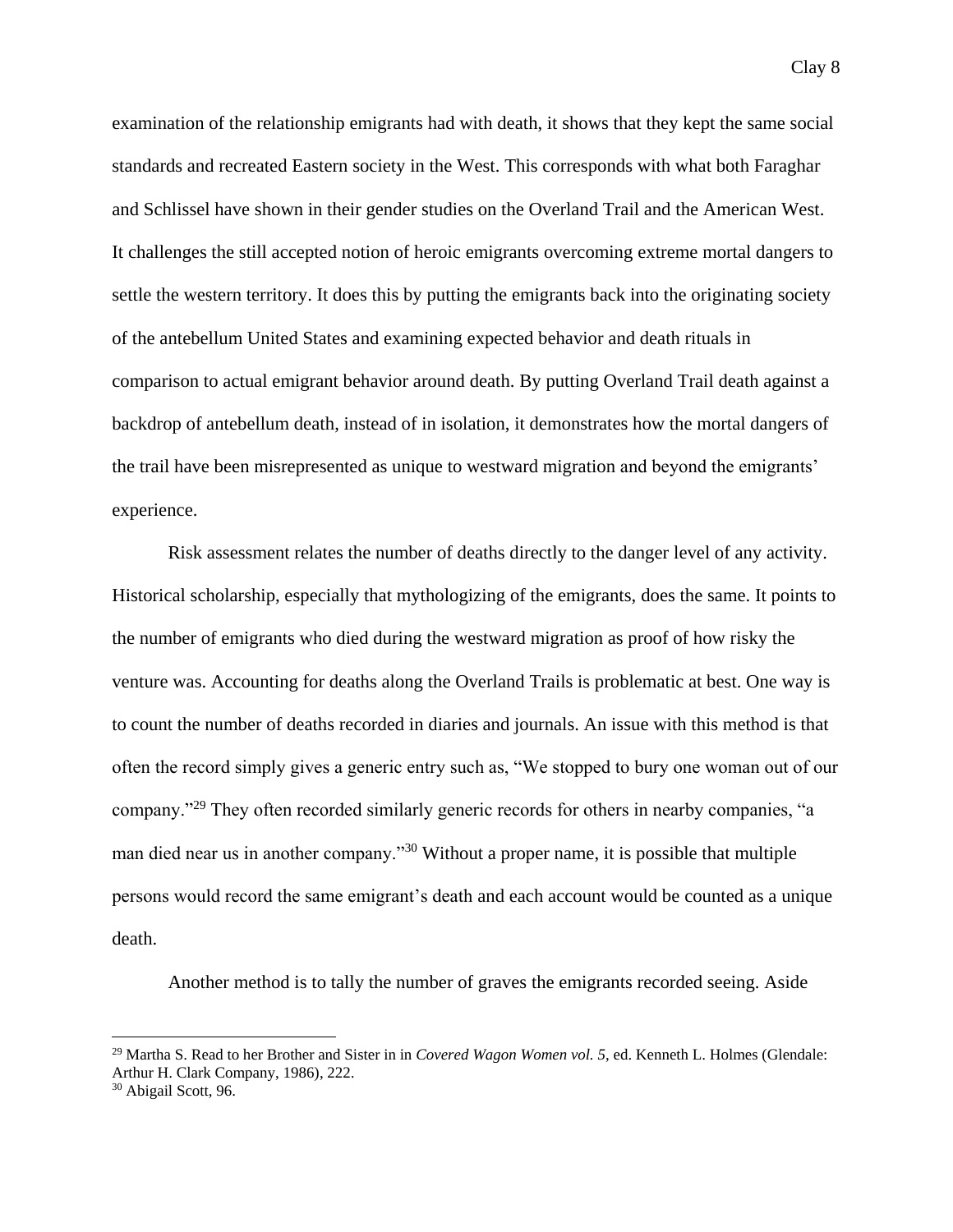from a problem with the same generic recording, some graves contained multiple corpses and some none at all. As the journey progressed and oxen sickened or died, the emigrants lightened their wagon loads.<sup>31</sup> If the items were precious enough to the owner, they made a grave and hid their treasure. This protected the items from both wild beasts and native tribes, for it was known amongst the emigrants that "such is the superstition among Indians that a grave is never molested."<sup>32</sup> Unfortunately for some owners, their fellow emigrants and settlers were aware of the practice and some would take their buried treasure.<sup>33</sup> Counting grave totals sighted by emigrants is not a reliable method of determining actual number of dead bodies.

Yet another method is comparing wagon train rosters. By 1860, the United States Army had seventy-nine military posts throughout the West, the majority along the Overland Trails. Wagon trains coming to the forts would register their companies, pick up letters, and procure supplies. Comparison of the wagon company rosters between forts one could determine that those whose names dropped off the lists died. However, companies were fluid. If a party member disagreed with the leadership they would take "French leave" and go join another group.<sup>34</sup> Sometimes parties splintered over route decisions or final destinations. The fluidity of travel groups leaves the emigrant train records with a substantial margin of error for determining emigrant deaths.

Historians disagree over the number of emigrant deaths because it reflects on how dangerous the Overland Trail was. With the de-mythologizing of the westward migration, few contemporary historians use the highest estimates of 30,000 deaths. Most use either Unruh's

<sup>31</sup> Howard Stansbury, *Exploration and Survey of the Valley of the Great Salt Lake of Utah* (Philadelphia: Lippincott, Grambo & Co., 1852), 60-1.

<sup>32</sup> Harriet A. Loughary, *Diary* in *Covered Wagon Women vol. 8*, ed. Kenneth L. Holmes (Glendale: Arthur H. Clark Company, 1989), 129.

<sup>33</sup> Susan Bordeaux Betelyoun and Josephine Waggoner, *With My Own Eyes: A Lakota Woman Tells Her People's History* (Lincoln: University of Nebraska Press, 1998), 39.

<sup>&</sup>lt;sup>34</sup> Abigail Scott, 96.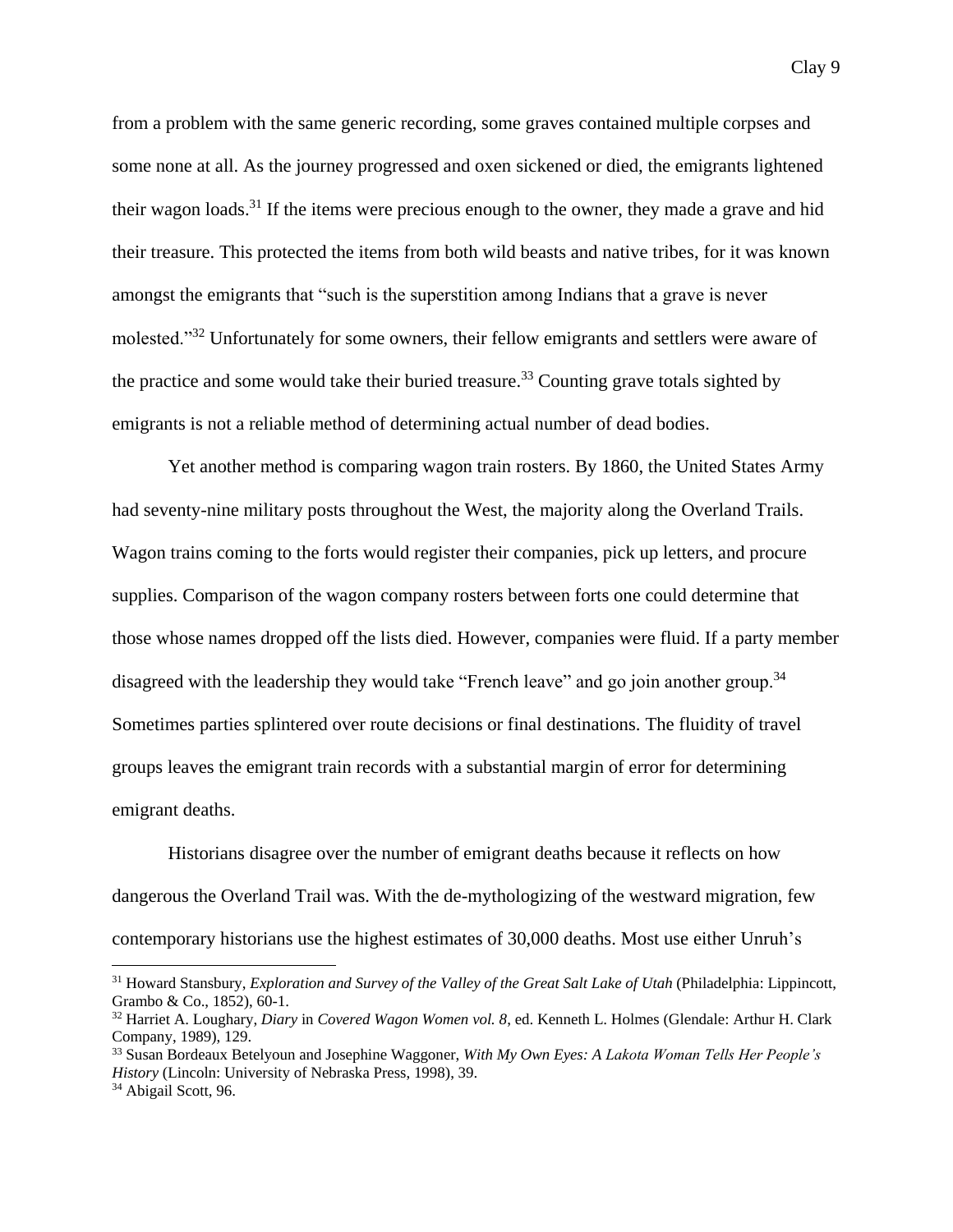totals or those calculated by National Park Service Ranger Merrill Mattes. Through examination of detailed diaries, Mattes estimated that 6% of the emigrants died along the Overland Trail. Unruh determined it closer to  $4\%$ .<sup>35</sup> The difference in numbers is due to methods. Mattes took the total of graves and deaths and then used a multiplier because so many emigrants made comments such as "I counted 750 graves on the road but I suppose that was a small part, for there were so many campt of [sic] from the road and buried their dead"<sup>36</sup> or "if we should go by all the camping grounds we should see five times as many graves as we now do."<sup>37</sup> Unruh discounted this kind of speculation since the emigrants did not really know to what extent off road burials were made. This paper uses Unruh's 4% estimation because of the reduced reliance on conjecture.

An examination of the statistics shows that the death rate of emigrants was twice as high as that of the Civil War soldiers. Unruh's yearly total of emigrants to Oregon, California, and Utah for 1840-1860 is 296,259 emigrants. The 1850s saw the rise of both deaths from disease and from hostile natives. By taking Unruh's 4% as the emigrant death rate and comparing it to the yearly total of emigrants, one can get an idea of what the total death rate looked like. In the grand scheme of things, the orange block in Table 1 does not look like much. However, in comparing the mortality percentage in Table 2 (deaths: population), one sees that the comparative rate of the carnage of the Civil War battlefields is half that of the emigrants. Statistically speaking, emigrants were twice as likely to die as was a soldier in the Civil War and almost four times as likely to die as the civilians back "in the States." In isolation, these statistics make the Overland Trail a heroic endeavor that only the intrepid could survive.

 $\overline{\phantom{a}}$ <sup>35</sup> Unruh, 345.

<sup>36</sup> Read, 247.

<sup>&</sup>lt;sup>37</sup> Cecilia Adams and Parthenia Blank, 267.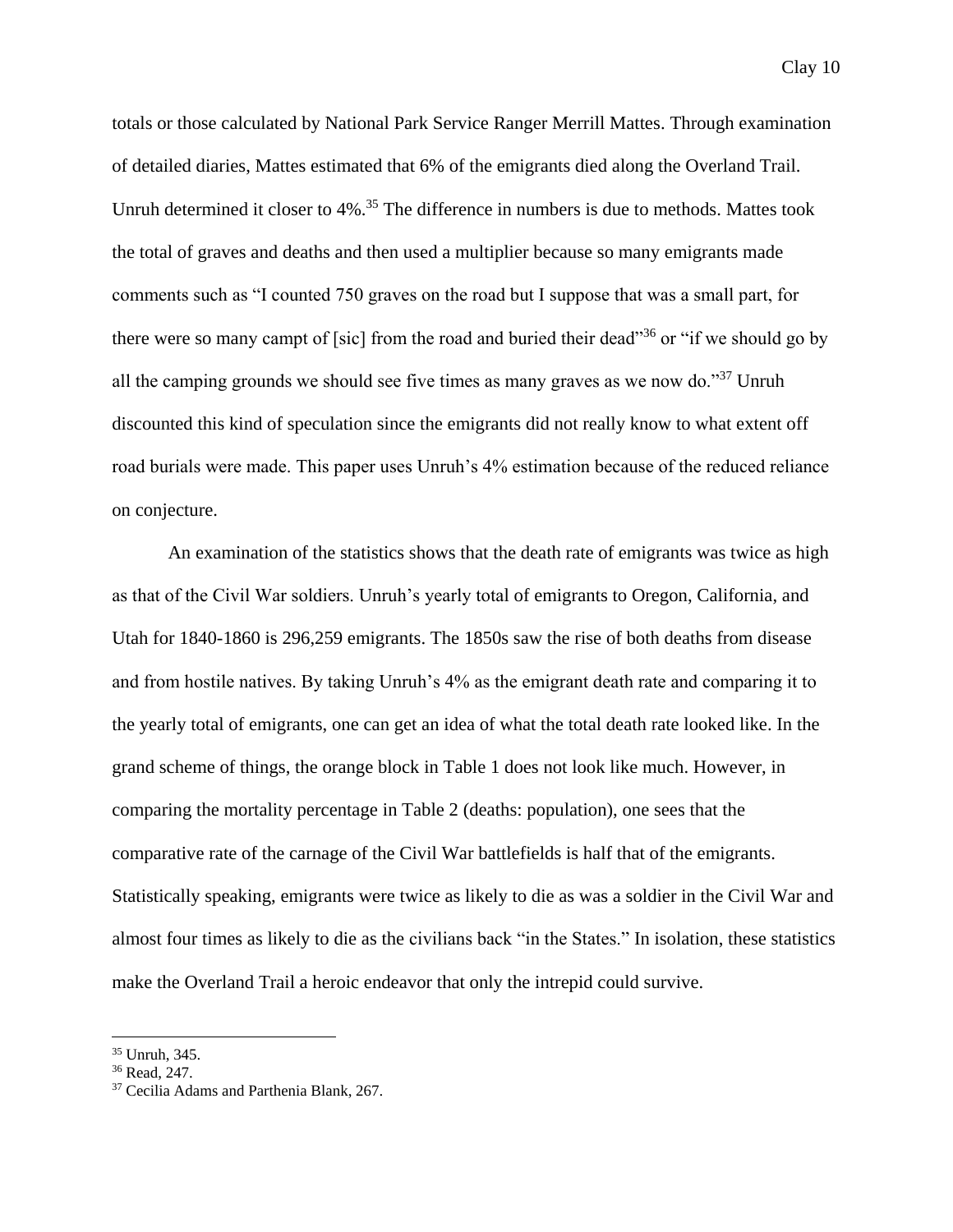

Table 1. Emigrant population is in blue. Deaths are in orange.<sup>38</sup>



Table 2. Death rates of deaths: population. The emigrant death rate is to the emigrant population whereas the others are to the total population of the United States in 1850.<sup>39</sup> The Civil War death has the standard accepted total of 618,222 soldier deaths. The Revised Civil War death uses the new suggested number of 750,000 deaths.<sup>40</sup>

Understanding the numbers requires context. The peak cholera seasons along the Platte River were in 1850 and 1852.<sup>41</sup> The total Overland Trail deaths for those years were 2,100 and 2,800 out of a population of 52,000 and 70,000 respectively.<sup>42</sup> Cholera hit "the States" before moving westward to the Overland Trail, so 1849 was their prime cholera year. That year, 6,144 people died of cholera in New York City. This figure represents over one-third of the total

<sup>38</sup> Unruh, 85, 345.

<sup>39</sup> Unruh, 84, 345. U.S. Census, *Seventh Decadal Census, Mortality Charts*, 1870.

<sup>40</sup> Gugliotta, Guy, "New Estimate Raises Civil War Death Toll," *New York Times*, April 3, 2013, Science, D1.

<sup>41</sup> Merrill J. Mattes, *Platte River Road Narratives*, (Chicago: University of Illinois Press, 1988), 3. Unruh, 88.

<sup>42</sup> Unruh, 85, 348.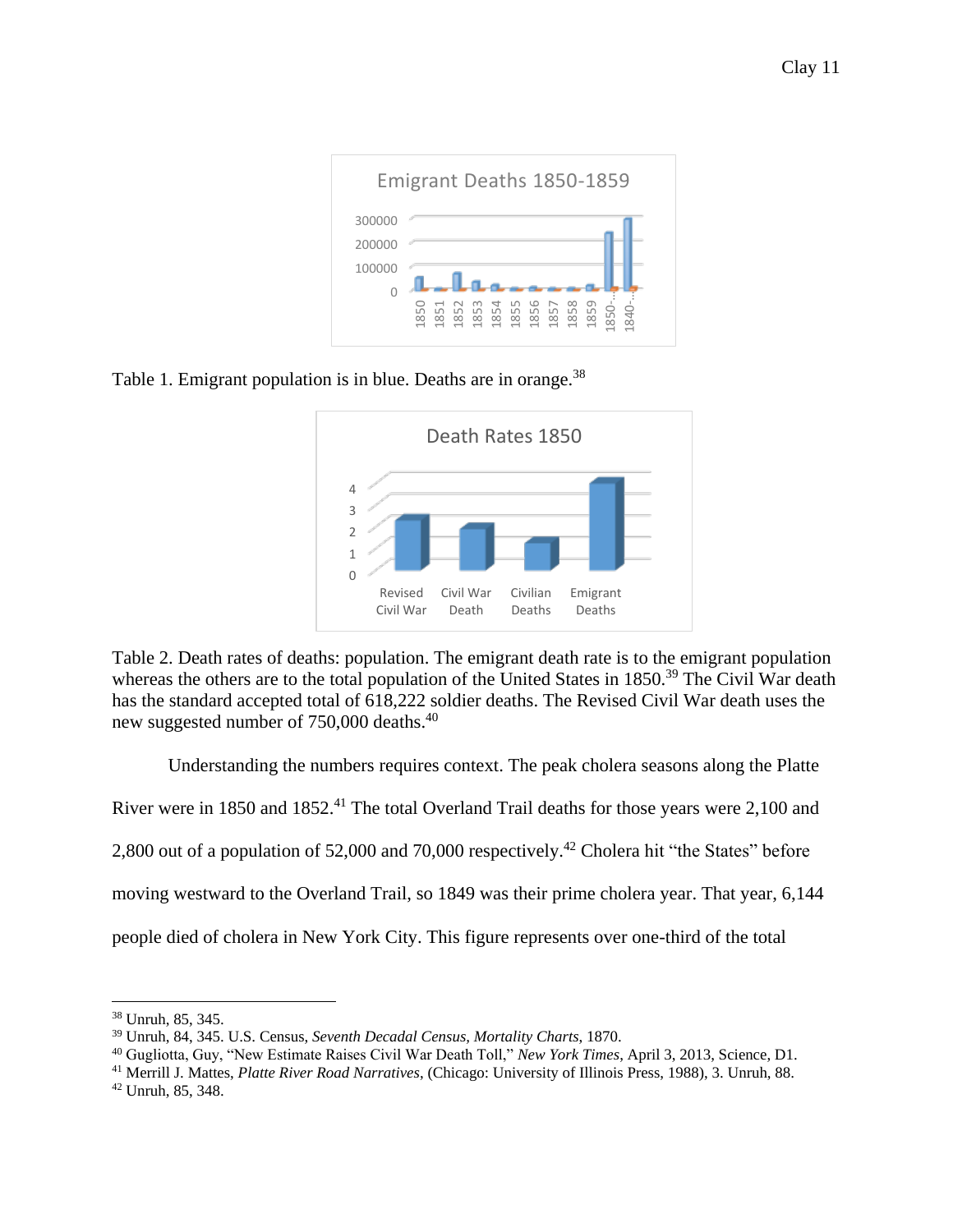reported deaths in the city for the year. $43$  By August of that same year, the Ohio town of Sandusky lost 2,300, or two-thirds, of its residents to cholera.<sup>44</sup> The "jumping off" city of St. Louis, Missouri had over 4,000 cholera deaths that year, or roughly ten percent of the population.<sup>45</sup> Although Cecilia Adams recorded 401 new graves during her Overland crossing to Oregon in 1852<sup>46</sup> it is not as great a number as she would have seen in some communities in "the States." The 4% emigrant death rate pales in comparison to the death rates of these Eastern locales.

Distinction must be made between deaths *on* the Overland Trail and deaths *because* of the Overland Trail. The implication of isolated statistics is that had the people not been on the Overland Trail, they would have lived longer. Such an idea is erroneous. Some emigrants took the journey while already in ill health. For instance, Abigail Scott's mother was an invalid from before they began their journey and until her death around Laramie's Peak.<sup>47</sup> As already noted, cholera ravaged cities and towns of the East before turning west. Murders were definitely not unique to the Overland Trail experience. Neither were negligent firearm discharges or getting run over by wagons. One could argue that the accidental firearm deaths were migration specific, since many emigrants had to purchase new rifles for the journey. Infant mortality and death in childbirth was not unique to the Trail either. For example, Keturah Belknap recorded her "first great trial of my life."<sup>48</sup> Her two-year old daughter died. She lost three children while living in

<sup>43</sup> Board of Health, *Report of the Proceedings of the Sanatory Committee of the Board of Health in Relation to Cholera, as it prevailed in New York in 1849* (New York: McSpedon & Baker, 1849), 57.

<sup>44</sup> "Dreadful Ravages of the Cholera at Sandusky," *Christian Secretary*, August 10, 1849, 3.

<sup>45</sup> Charles E. Rosenberg, *The Cholera Years* (Chicago: University of Chicago Press, 1962), 115.

<sup>46</sup> Unruh, 345.

<sup>47</sup> Abigail Scott, 70-71.

<sup>48</sup> Keturah Belknap, in *Covered Wagon Women vol. 1*, ed. Kenneth L. Holmes (Glendale: Arthur H. Clark Company, 1983), 207.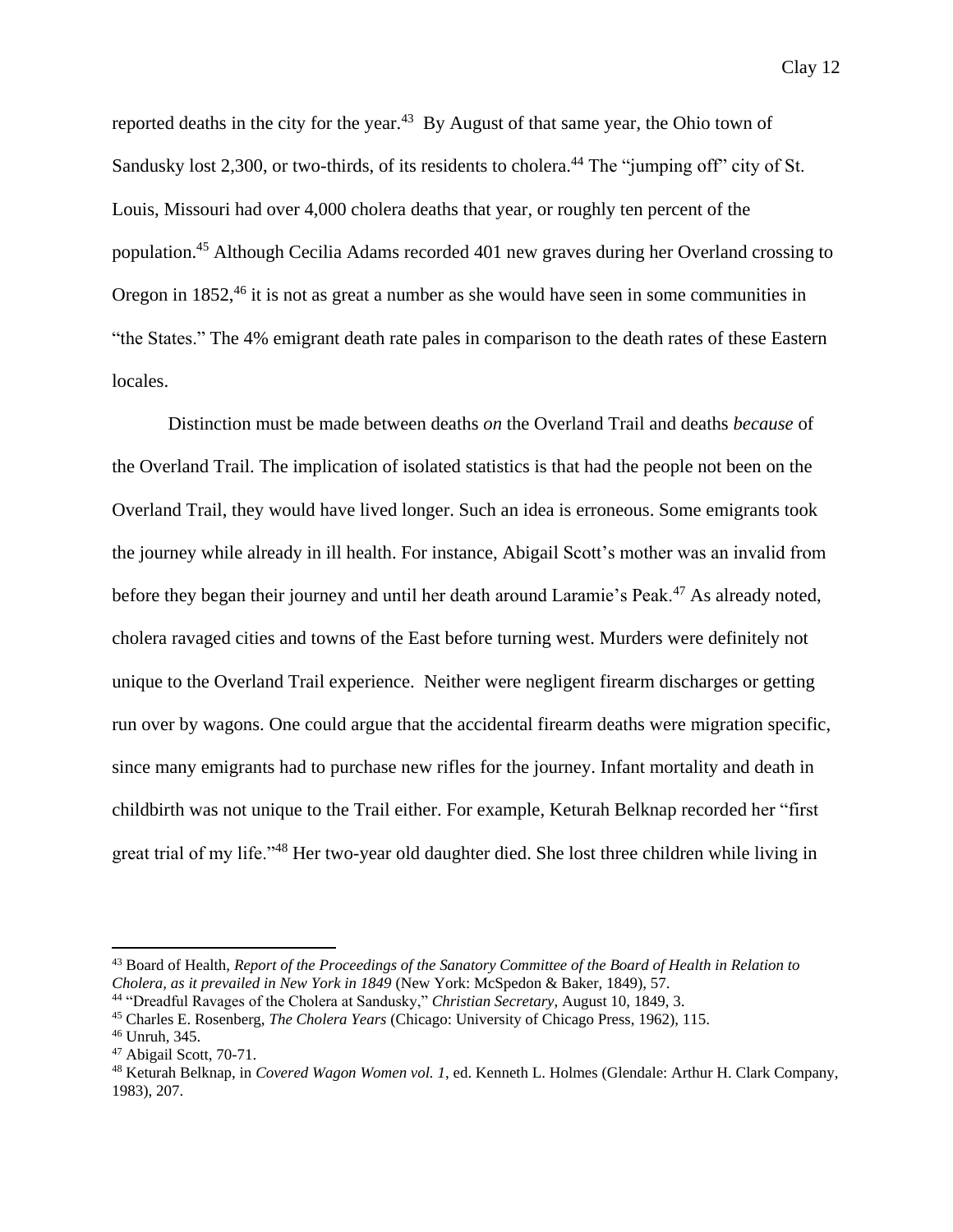Iowa and none while travelling the Overland Trail.<sup>49</sup> The 1860 Mortuary Index reports 741 deaths by firearms, 989 homicides, 3,121 drownings, and 4,066 deaths in childbirth in the United States.<sup>50</sup> Unruh assessment that 9 out of 10 emigrant deaths were from diseases such as cholera, measles, and small pox.<sup>51</sup> That left only ten percent for the accidental shootings, drownings, murders, Indian attacks, and any other fatal experiences emigrants endured. This means less than one-tenth of the fatalities on the Overland Trail could have happened only because the emigrants were on the Trail.

If traveling into the "wilderness" were so dangerous, one would expect the greatest number of deaths to come from those who took untried cutoffs. For years the term "cutoff" has been equated with death. Most likely this comes from the often quoted letter of Virginia Reed of the Reed-Donner Party where she admonishes her cousin to "never take no cutoffs."<sup>52</sup> However, in 1845 Stephen Meeks persuaded 200 wagons, or 1,000 – 1,500 emigrants, to follow him on a sure route that would avoid hostile natives and get them to the Willamette Valley faster than those who took the main route.<sup>53</sup> The group became known as "The Lost Wagon Train" because it took so much longer. There was no trail the way they went. They suffered from lack of food and water, illness, and fatigue. Anna Maria King was one of the members of that wagon train and described the experience as full of sickness and death. She lamented that out of the three families that made trip together, eight people were lost.<sup>54</sup> In actual count, only fourteen emigrants of "The Lost Wagon Train" died on the cutoff. Four of them, members of the extended King family,

 $49$  Ibid., 207-13.

<sup>50</sup> U.S. Census, *Seventh Decadal Census, Mortality Charts*, 1870.

<sup>51</sup> Unruh, 345.

<sup>52</sup> Reed, 81.

<sup>53</sup> Keith Clark and Lowell Tiller, *Terrible Trail: the Meek Cutoff, 1845* (Caldwell: Claxton Printers, Ltd., 1966), 44.

<sup>54</sup> Anna Maria King to her mother and siblings in *Covered Wagon Women vol. 1*, ed. Kenneth L. Holmes (Glendale: Arthur H. Clark Company, 1983), 42.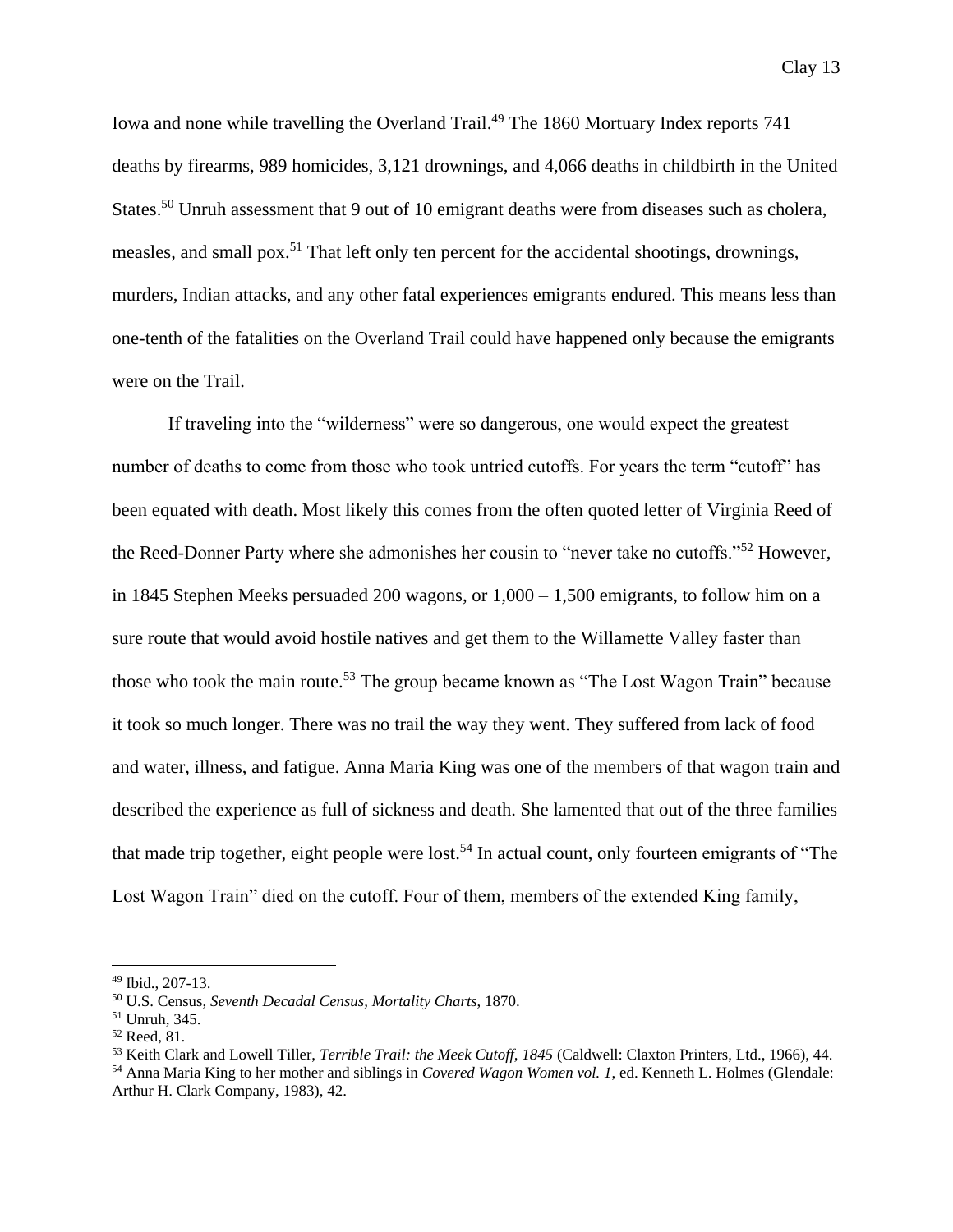drowned when their raft capsized on the Columbia. The other ten succumbed to illness.<sup>55</sup> Maria King just happened to know most of the victims, which made her perception of the death rate much grander. The actual on-the-cutoff death rate was less than 2%. One can see that emigrants themselves had an exaggerated perception of the threat of death.

The dreaded Indian massacre was an exception, not the rule. The majority came after the cholera years, which decimated the tribes along the trail. A total of 362 emigrants and 426 Indians were killed in clashes between the two. Ninety percent of these fatal clashes came after reaching the South Pass.<sup>56</sup> The statistics spike primarily because of near total party wipeouts as happened with the Alexander Ward party and the Utter-Van Orman train when they encountered the Shoshone Indians in 1854 and 1860 respectively.<sup>57</sup> The Utter-Van Orman train fought their attackers for two days. Eighteen of the 44 emigrants died in the attacks. Four children were captured, three of which died soon after. Fifteen emigrants escaped, but wandered in the wilds for a month and a half. Three of the party died during that time, and the survivors ate their corpses.<sup>58</sup> Many natives had commercial interaction with emigrants through trading of goods. Martha Read recorded an encounter with the Shosone Indians in 1852, when she "[b]ought some berries and fish of them. They were very friendly."<sup>59</sup> Natives also ran river services, such as those who hired out to take passengers by canoe down the Columbia to Portland or Vancouver.<sup>60</sup> The massacres were exceptional, sensational encounters committed by atypical tribesmen.

Historians generally assert that the recording of graves seen indicated the emigrants'

<sup>55</sup> Clark and Tiller, 167-237.

<sup>56</sup> Unruh, 144-5.

<sup>57</sup> Ibid., 143. Find A Grave, "Ward Family Massacre Burial Site," *Ward Memorial State Park*, accessed November 24, 2014, < http://www.findagrave.com/cgi-bin/fg.cgi?page=cr&CRid=2349915>. Larry Jones, "Site of Utter Party Massacre," *Idaho State Historical Society* 233, June 1993, 1.

<sup>58</sup> Tate, 180-1.

<sup>59</sup> Read, 234.

<sup>60</sup> Elizabeth Dixon Smith, Diary in *Covered Wagon Women vol. 1*, ed. Kenneth L. Holmes (Glendale: Arthur H. Clark Company, 1983), 143.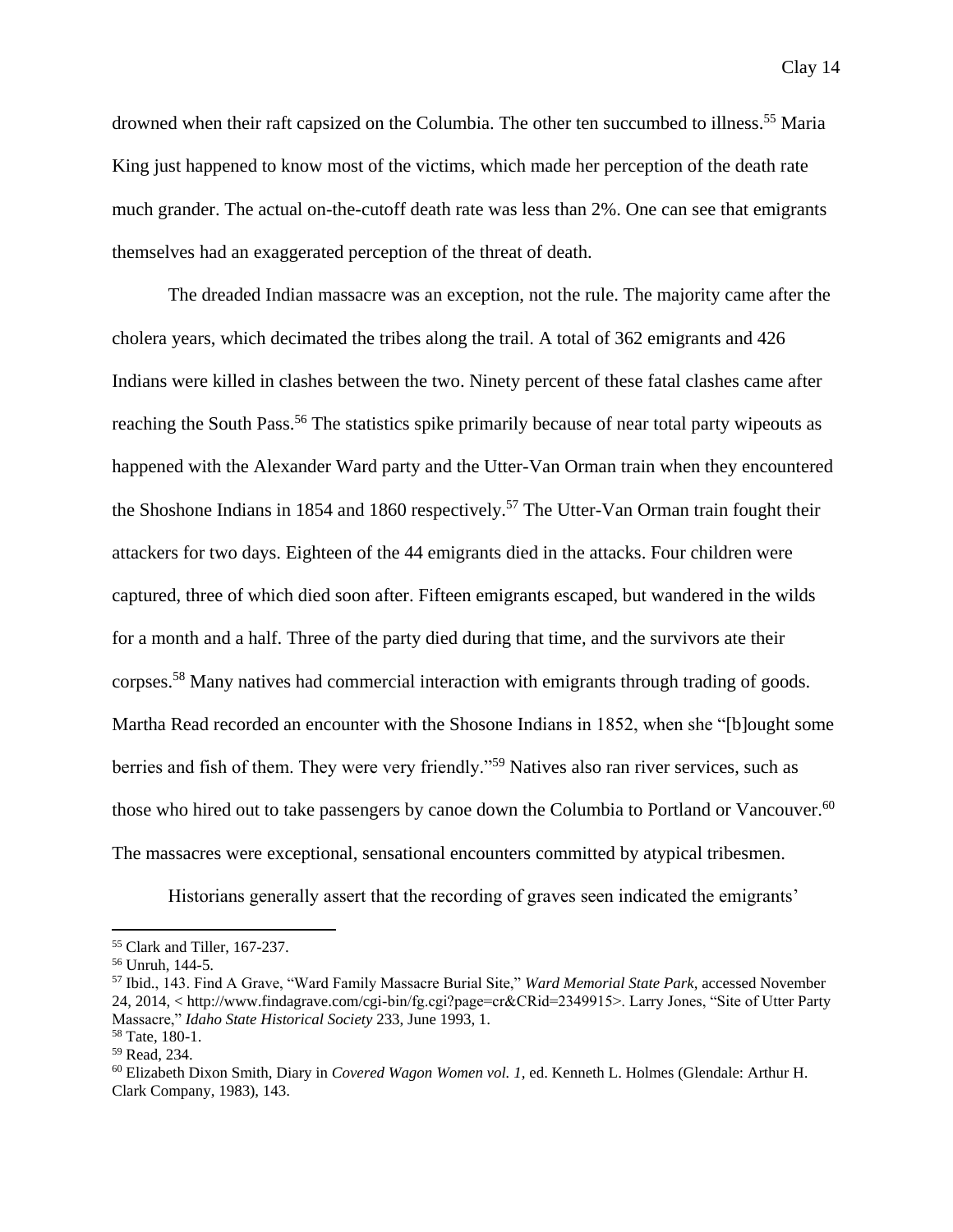preoccupation with their own mortality. This appears the case for some, such as for Lodisa Frizzell who wrote, "the mind is tortured with anxiety, & often as I passed the fresh made graves, I have glanced at the side boards of the wagon, not knowing how soon it might serve as a coffin for some one of us."<sup>61</sup> Cecelia McMillen Adams also recorded that "it makes it seem very gloomy to us to see so many of the emigrants buried on the plains."<sup>62</sup> But many others simply recorded the number of graves. Considering the emigrants travelled the flattest region on the continent, and they sped along at 20 miles a day, they could have simply counted the graves because they broke up the flat landscape and were familiar. Counting graves would have been a kind of early travel game to stave off boredom.

Graves also acted as messages for later travelers. Emigrants would leave notes along the trail for those behind them by attaching parchment to trees or writing on smooth surfaces like rocks or animal skulls. Most graves were placed alongside the road, in part for convenience. If possible, the name and birth place of the deceased was put on a board, letting family or friends coming behind know the fate of their loved one. Lucia Loraine Williams ensured her son John's grave was protected and had a board placed with his name and age. She hoped that, "if any of our friends come through I wish they would find his grave and if it needs, repair it."<sup>63</sup> Nancy C. Glenn wrote her family that their wagon train encountered an unidentified man who died of wounds received in an attack. Since they did not know the man's name, they placed his boots and coat atop the grave in case anyone following behind could identify him.<sup>64</sup> In order for subsequent emigrants to get information from graves, they had to see the burial sites. Therefore

<sup>61</sup> Lodisa Frizzell, *Across the Plains to California in* 1852, ed. Victor Hugo Paltsits (New York: New York Public Library, 1915), 29.

<sup>&</sup>lt;sup>62</sup> Adams and Blank, 264.

<sup>63</sup> Williams, 132.

<sup>64</sup> Nancy C. Glenn to her parents and siblings in *Covered Wagon Women vol. 8*, ed. Kenneth L. Holmes (Glendale: Arthur H. Clark Company, 1989), 22.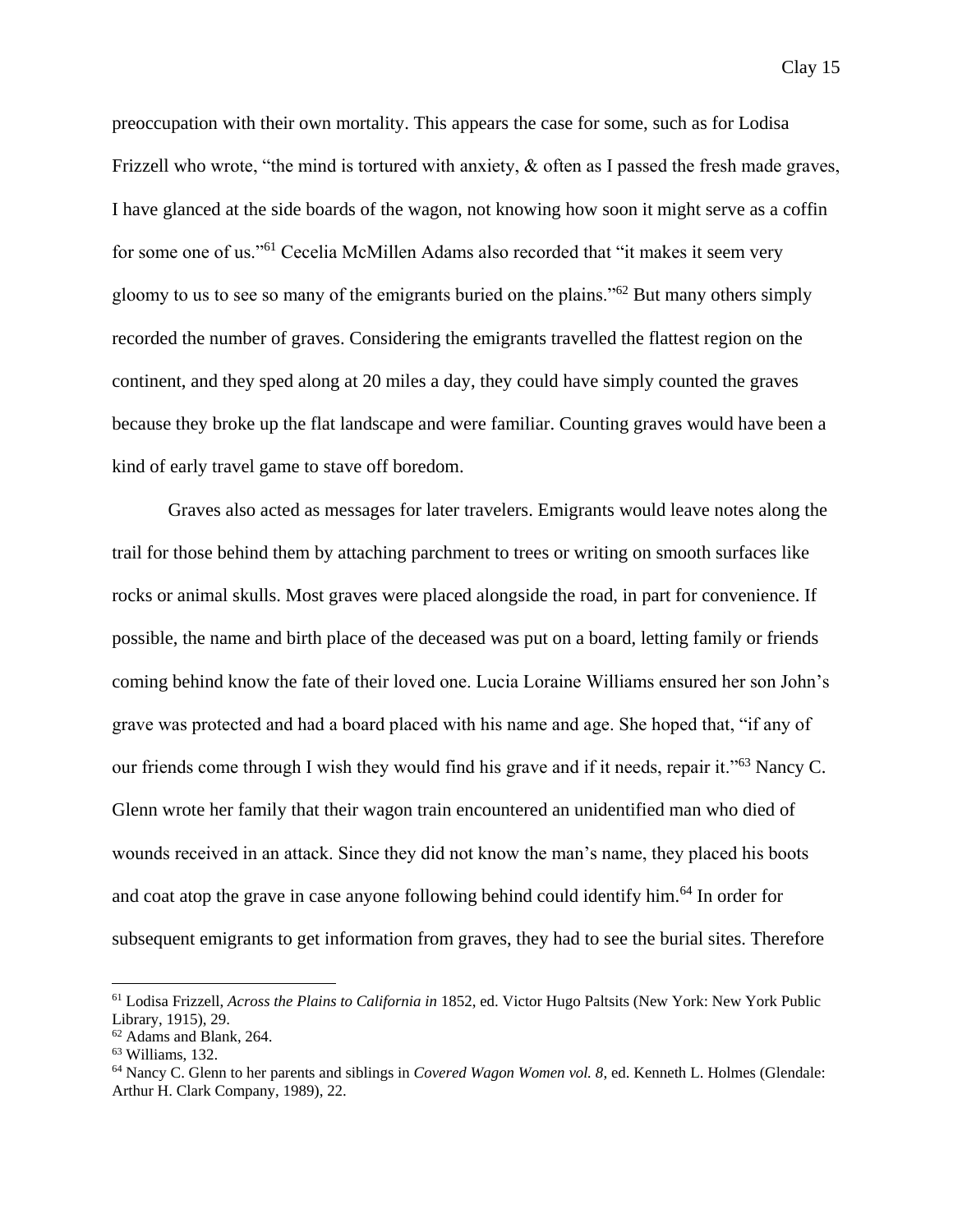the graves were intentionally placed along the trail for later emigrants to see.

One must look at the antebellum relationship with death to understand the interplay between death and the Overland emigrant. Dying in nineteenth century America was a ritual. For Protestants who did not have the Last Rites sacrament, there was the "good death." The ritual required the family gather round the dying in order to hear his or her last words. The last words of a dying person were presumed to be truth and indicative of his or her soul's state, usually stating an acceptance of their imminent demise.<sup>65</sup> Consequently, it was not only important for the family to hear the last utterance of the dying, but one of the living had to record it for those not present.

The expectation of the "good death" was ingrained in the American psyche. When Lansford Warren Hastings wrote his infamous guidebook detailing his experiences leading a company of emigrants to California, he recounted the death of a party member. The young man was a blacksmith originally from Massachusetts. He was accidentally shot near Independence Rock and died after two hours of agony.<sup>66</sup> Hastings retells how the companions did all they could to make him comfortable, despite his protestations that he would die soon. The dying man further cautioned those about him to learn from this mistake and take better care when handling firearms. He also admonished that they should prepare themselves to meet their Maker, should that be their fate along the way. <sup>67</sup> This narrative encompasses all the elements of the "good death." The family or companions are about him, trying to make him comfortable. He accepts the inevitability of his death. One of the listeners records the words and makes them available for absent family and friends. Whether or not this actually happened is debatable. After all, in the

<sup>65</sup> Faust, 3-11.

<sup>66</sup> Lansford W. Hastings, *The Emigrant's Guide to Oregon and California* (Cincinnati: George Conclin, 1845), 9.

<sup>67</sup> Hastings, 10.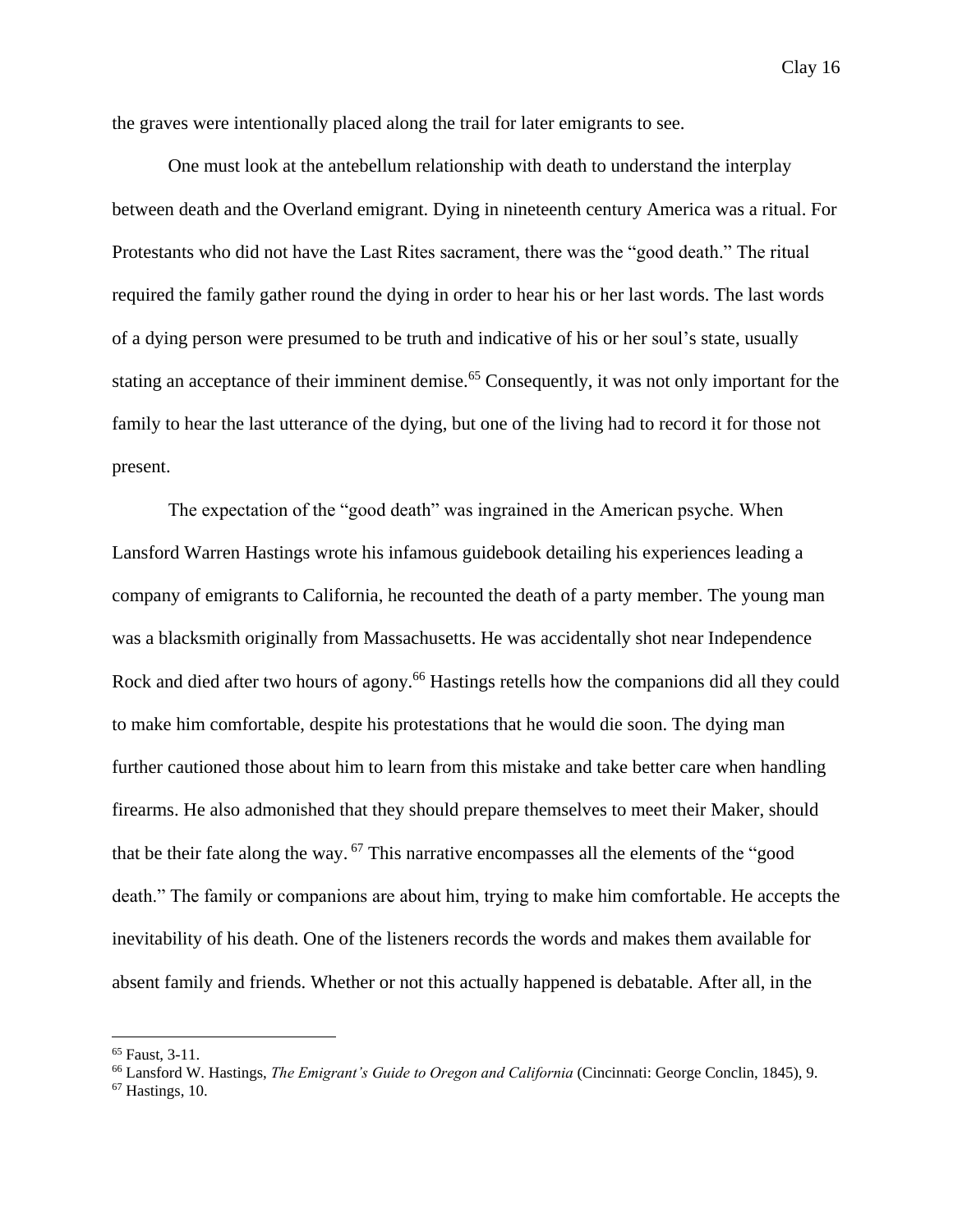same publication the author wrote of a shortcut to California, called the Hastings Cutoff, although he never took it himself.<sup>68</sup> Taking this shortcut off the established trail helped lead the Donner Party to its troubles in the Sierra Nevada Mountains.<sup>69</sup> Real or fabricated, the account depicts what both author and reader expected of a legitimate death scene, perhaps lending credibility to the remainder of the guide.

Other westward migration narratives include the "good death" imagery. Abigail Jane Scott kept a journal of her family's overland journey. She included more details than most because her father exempted her from all duties except for recording the day's events. On Sunday, June 20, 1852, she recorded the death of her mother. She describes her mother's fatal sickness and the family's distress over her passing.<sup>70</sup> However, in a letter to her grandfather, James Scott, informing him of her mother's death, she gives a proper "good death" narrative:

She remarked that her destiny was fixed, and drawing the little children to her, kissed them affectionately… and when father tried to get her to talk, she said she had a great deal to say "but" said she "I shall die with weakness". These were her last words $[.]^{71}$ 

From the differences between the descriptions in the journal and the letter, one can see a forerunner of what Faust calls a "condolence letter," a genre of writing that sprung up from the need for "a good death" and the circumstances of the Civil War.<sup>72</sup> Rachel Fisher also wrote her parents a "condolence letter." She reported that her husband had "some knowledge of his death but could not talk much."<sup>73</sup> The condolence letter was an adaption by the emigrants to the separation of the dying from the extended family because of the Trail.

<sup>68</sup> Ibid., 138.

<sup>69</sup> Virginia E. B. Reed to her cousin, May 16, 1847, in *Covered Wagon Women, vol. 1*, ed. Kenneth L. Holmes (Glendale: Arthur H. Clark Company, 1983), 74-81.

<sup>70</sup> Abigail Scott, 71.

 $71$  Ibid.,  $151-2$ .

<sup>72</sup> Faust, 15.

<sup>73</sup> Fisher, 100.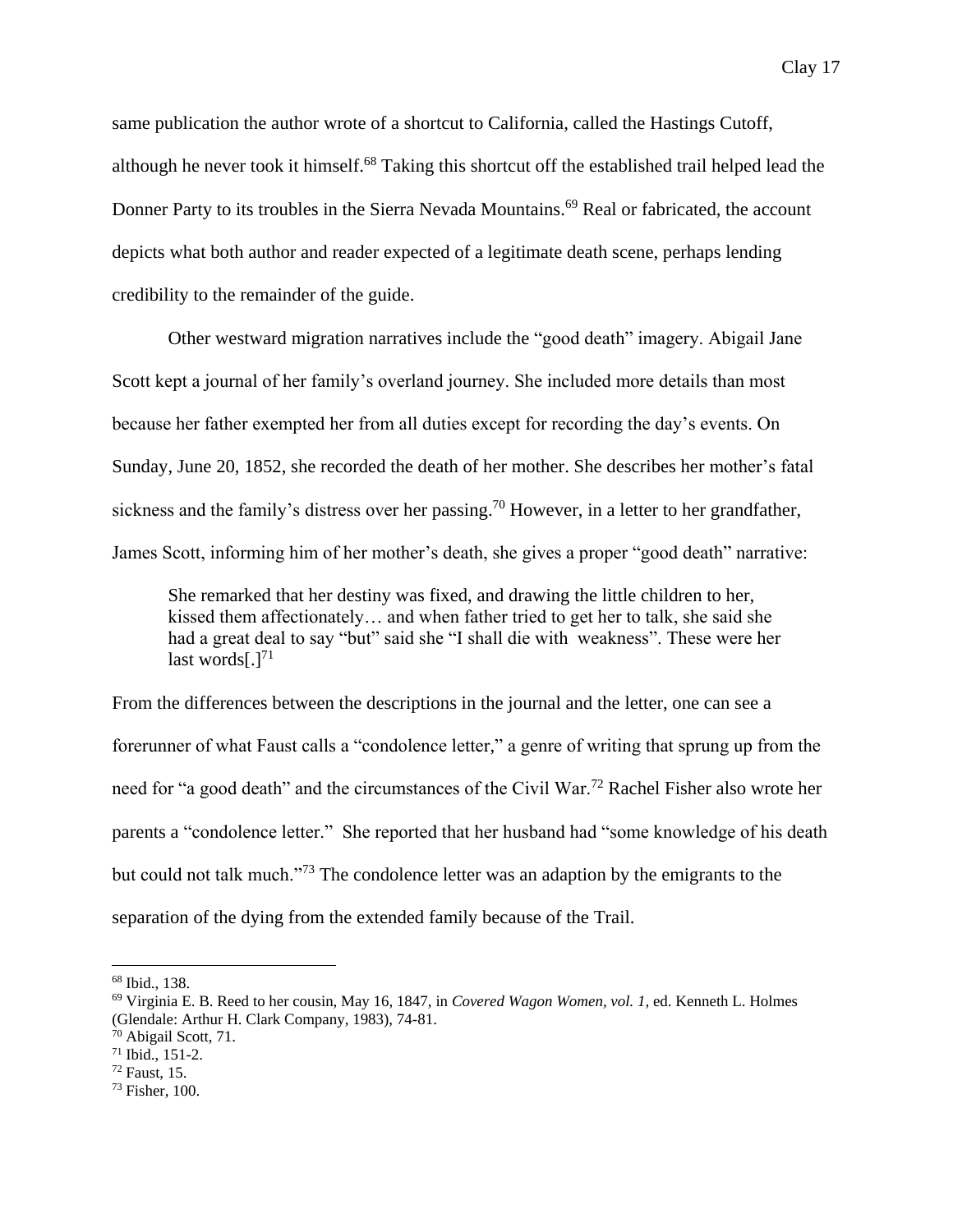A proper or decent burial was also a component of the "good death." At a minimum, the deceased was placed in a coffin and then buried in a family plot, with a stone marking their eternal resting place. This need drove families to search Civil War battle sites for their loved ones' remains, exhume the bodies, and ship them home.<sup>74</sup> The circumstances on the Overland Trails did not always provide this opportunity, but the emigrants tried.

The coffin, or some barrier between the body and the earth was important. It was what separated the human from the animal.<sup>75</sup> Wood was not readily available along much of the Trails. In the plains, emigrants cooked with dried buffalo dung for fuel and made homes out of sod. In the deserts, they burned sagebrush. Coffins were generally made from wood they brought with them, which usually was part of their wagons. For instance, Mary Ann Boatman and her husband Willis told of first giving up the upper floor and then the sides of their wagon for coffin construction.<sup>76</sup> Preferably, the deceased's wagon would be used as a source of lumber. When no lumber was available, emigrants improvised wooden coffins. Small children were often buried in wooden cartons, such as cracker boxes. <sup>77</sup> One woman was buried in a coffin made of tree bark. It was rudimentary, but made from wood so "very decent."<sup>78</sup> Another emigrant, by the name of Glenette had been buried in a canoe.<sup>79</sup> Edward Paync thought he saw a couple bury their child and line the grave with pine boughs, as they could not make a traditional coffin.<sup>80</sup> When possible, wooden coffins or improvised coffins of wood were the preferred container for the

<sup>74</sup> Faust, 61-3, 73-4, 90-4.

<sup>75</sup> Ibid., 73.

<sup>76</sup> Weldon Willis Rau, *Surviving the Oregon Trail 1852* (Pullman: Washington State University Press, 2001), 54, 69.

<sup>77</sup> Elizabeth Elliott to her parents in *Covered Wagon Women vol. 8*, ed. Kenneth L. Holmes (Glendale: Arthur H. Clark Company, 1989), 111-3.

<sup>78</sup> Martha S. Read, *Diary* in *Covered Wagon Women vol. 5*, ed. Kenneth L. Holmes (Glendale: Arthur H. Clark Company, 1986), 222.

<sup>79</sup> Amelia Hadley, *Diary* in *Covered Wagon Women vol. 3*, ed. Kenneth L. Holmes (Glendale: Arthur H. Clark Company, 1984), 76.

<sup>80</sup> Edward B. Paync, "Spectres on the Overland Trail," *Overland Monthly and Out West Magazine* 14 (December 1889): 655.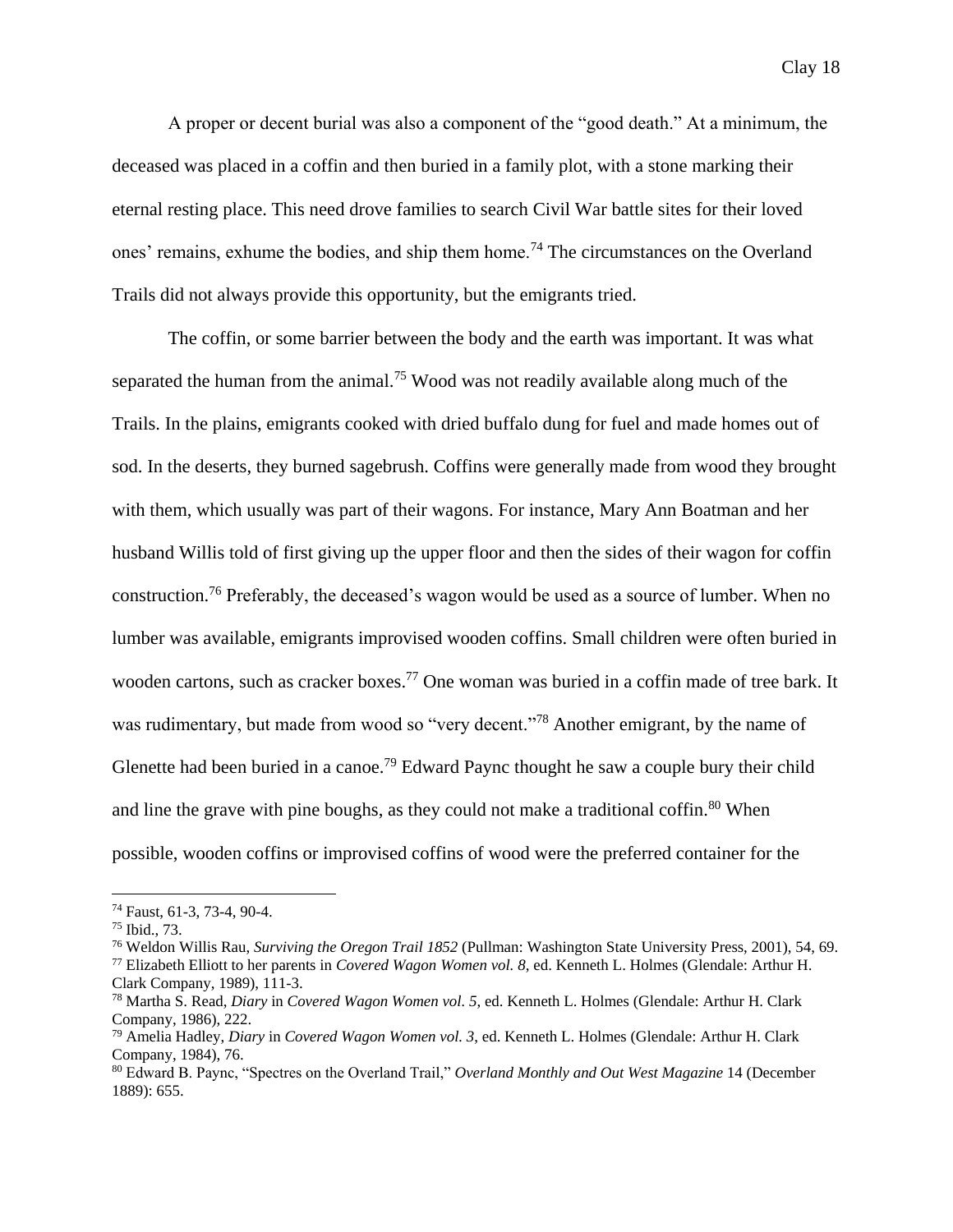dead.

The "good death" dictated that the deceased be protected from the earth. When even improvised wooden caskets were unavailable, emigrants used bedding. They shrouded their dead with blankets or feather beds. Willis Boatman recalled wrapping his brother-in-law in a feather mattress, "[I] rolled him up in a feather bed and gave him as good a burial as I could under the circumstances," <sup>81</sup> he reported. Others used blankets or sheets. As Cecilia Adams recorded, "They wrapped him in bed clothes and layed [sic] him in the ground without any coffin."<sup>82</sup> Perhaps the use of bedding is linked to the Christian idea of eternal rest and sleep, because the Civil War soldiers also used blankets, not having the means to carry about even a thin feather mattress.<sup>83</sup> For whatever reason, bedding was an emigrant's secondary choice to protect the body in burial.

The "good death" need to protect the body in burial took on a new dimension in the wilderness where wild animals would feed on carrion, be it human or other prey. As emigrants travelled westward, they would find shallow and makeshift graves disturbed by wolves and coyotes. Wolves not only found the canoe grave of Glenette, but made it into a den. Upon seeing it, Amelia Hadley recorded that wolves "dig up everyone that is [buried] on the plains as soon as they are left. I would hate to have my friends or myself [buried] here."<sup>84</sup> Mary Ringo, mother of infamous outlaw Johnny Ringo, recorded sighting a skeleton of a man dug out by wolves.<sup>85</sup> If available, and they had strength, emigrants would cover the grave with piles of rocks. That is what Lucia Loraine Williams did for her ten year-old son, John. The boy died after falling from a

 $81$  Rau, 69.

<sup>82</sup> Cecelia Adams and Parthenia Blank, *Diary* in *Covered Wagon Women vol. 5*, ed. Kenneth L. Holmes (Glendale: Arthur H. Clark Company, 1986), 270.

<sup>83</sup> Faust, 75.

<sup>84</sup> Hadley, 76.

<sup>85</sup> Mary Ringo, *Diary* in *Covered Wagon Women vol. 8*, ed. Kenneth L. Holmes (Glendale: Arthur H. Clark Company, 1989), 217.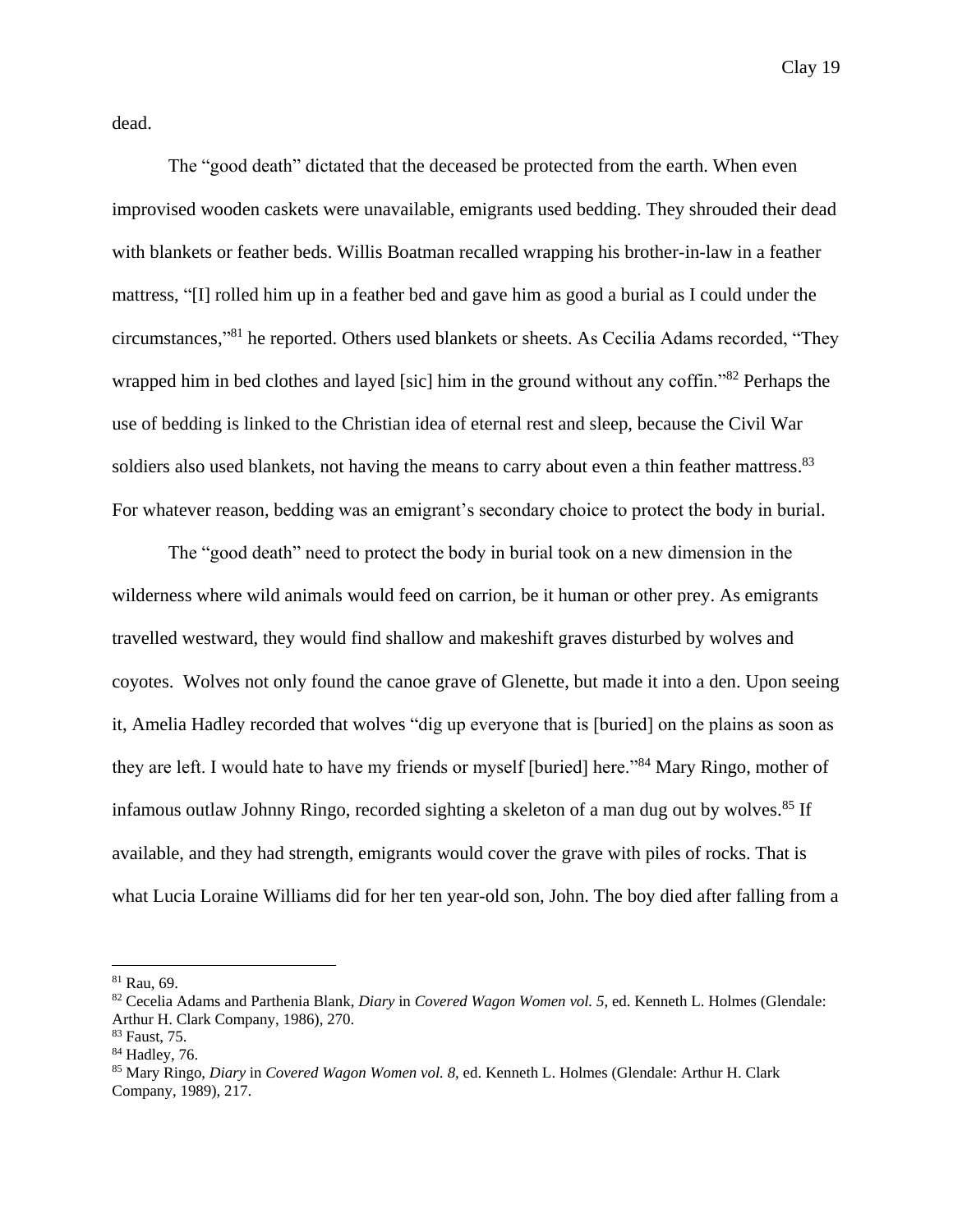wagon and having it roll over his head.<sup>86</sup> It was the responsibility of the survivors to protect their departed loved one's mortal remains as best they could.

The image of the bereaved family standing at the lone grave is etched into the American consciousness. While it did happen, usually the emigrants buried their loved ones near other graves. Abigail Scott recorded that they buried her mother next to a woman from a different wagon train, who had died the day before.<sup>87</sup> Elizabeth Elliot buried her son Fremont next to another child, 60 miles from Bridger. She wrote to her parents that "it was a great satisfaction that we did not have to leave him alone."<sup>88</sup> If a settlement were reasonably close, the families would carry the corpse with them until they reached the settlement. Once there, they would procure a coffin, or means to make one, and bury their loved one in the cemetery.<sup>89</sup> An example of an extreme case of wanting their loved one buried in a proper cemetery is that of Caroline Grant. She died in September 1847 along the Bear River.<sup>90</sup> Her husband carried her body 200 miles so she could be buried in Salt Lake City.<sup>91</sup> The emigrants desired the funerary rituals they were accustomed to and did their best to recreate them along the trail.

While the societal expectation of the "good death" ritual usually travelled across the continent with the emigrants, there were several instances where emigrants dropped their civilized demeanor and ignored the rules that bind society together. Several emigrants recorded murders committed within wagon trains. Abigail Scott wrote of finding the grave of a murdered man. The corpse was discovered at the side of the road by a wagon train who then buried him.

<sup>86</sup> Lucia Loraine Williams, *Diary* in *Covered Wagon Women vol. 3*, ed. Kenneth L. Holmes (Glendale: Arthur H. Clark Company, 1984), 132.

<sup>87</sup> Abigail Scott, 71.

<sup>88</sup> Elliot, 112-4.

<sup>89</sup> Shackleford, 144-5.

<sup>90</sup> "Pedigree Resource File," database, FamilySearch (http://familysearch.org/pal:/MM9.2.1/9HWF-ZSW : accessed 2014-11-21), entry for Caroline Van Dyke, submitted by lljones2748923.

<sup>91</sup> Kenneth L. Holmes, ed, *Covered Wagon Women, vol. 1* (Glendale: Arthur H. Clark Company, 1983), 162.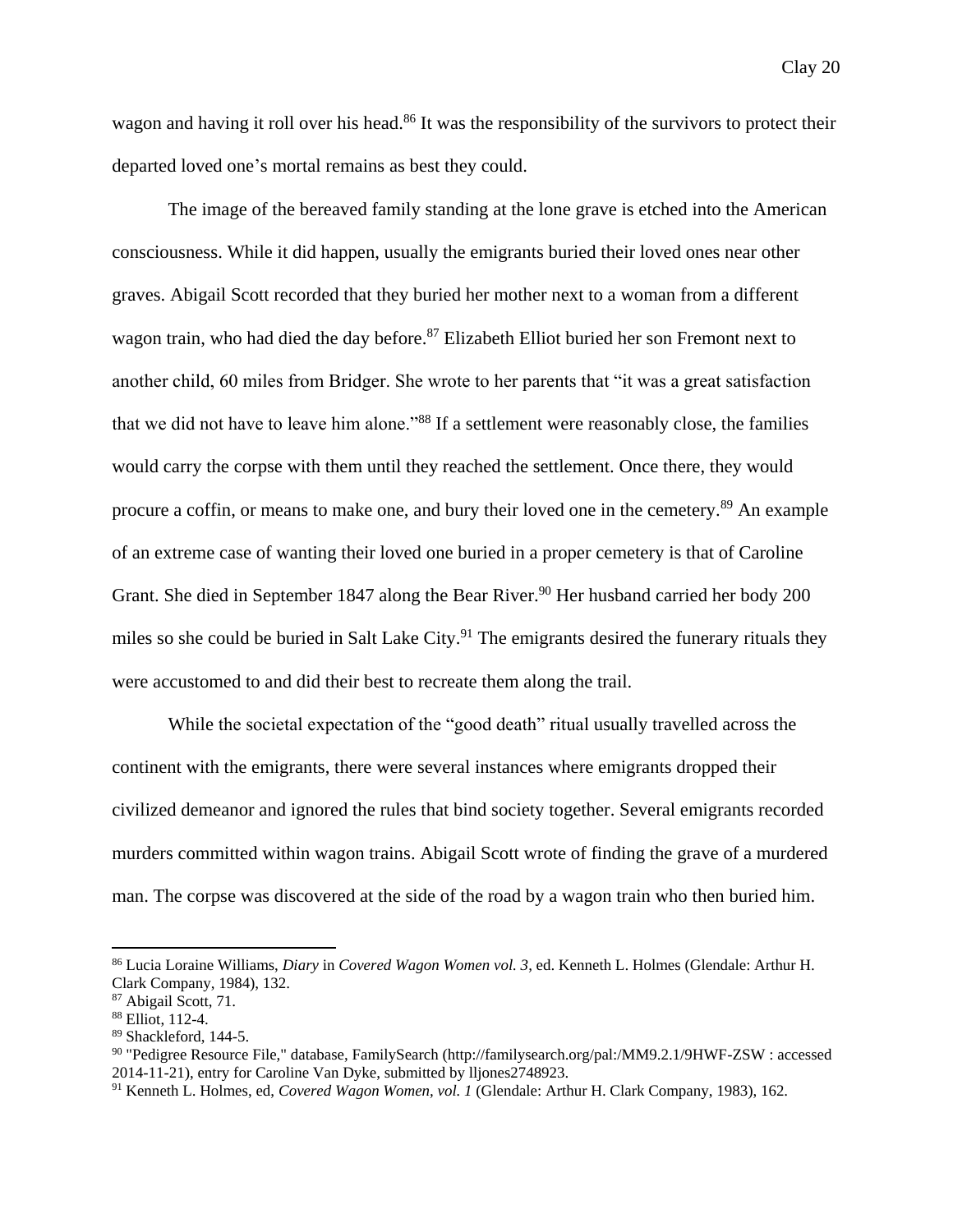She supposed, "He probably got into some effray with his company who had served him in this manner."<sup>92</sup> For most people their civilized demeanor simply wore thin. This shows in the diaries and journals in the manner in which people cared for the dead. If it were a family member, they tried to give as much of a "good death" experience as possible, providing a protected grave and recording detailed information on the location of it, the circumstances of death, and at times, the burial itself. If the deceased were a stranger or someone with few personal relationships, the company would lay them on the ground, shovel some dirt over top the corpse, and maybe record that a "woman of our company died as we were travling [sic] a long she had been sick some time."<sup>93</sup> Few recorded their concern that they were losing their civilized veneer, but Helen Carpenter did worry over it after their party discovered they were cooking atop a grave and did not bother to change location. She wrote, "I have mentioned our growing indifference and can but think that what we are obliged to endure each day is robbing us of all sentiment."<sup>94</sup> The appearance of civilization may have worn thin, or off in some cases, but for the most part, the emigrants managed to bring their social ideals with them.

The emigrants never truly were outside their familiar social structure, encountering settlements and other travelers along the route west. The region between the Mississippi River and the Pacific Ocean contained numerous white settlements for most of the Overland migration period. The lucrative fur trade of the Pacific Northwest had set up several trading posts in the 1830s, primarily Fort Hall, Fort Boise, and Fort William.<sup>95</sup> After the discovery of gold, entrepreneurs rushed out to set up way stations along the routes to the goldmines. The prices

<sup>92</sup> Abigail Scott, 56.

<sup>93</sup> Cecelia Adams and Parthenia Blank, 263. Elizabeth Dixon Smith, *Diary* in *Covered Wagon Women vol. 1*, ed. Kenneth L. Holmes (Glendale: Arthur H. Clark Company, 1983), 136.

<sup>94</sup> Helen Carpenter, *A Trip Across the Plains in an Ox Cart, 1857* in *Ho for California!* ed. Sandra L. Myers (San Marino: Huntington Library, 1980), 127.

<sup>95</sup> Unruth, 198-9.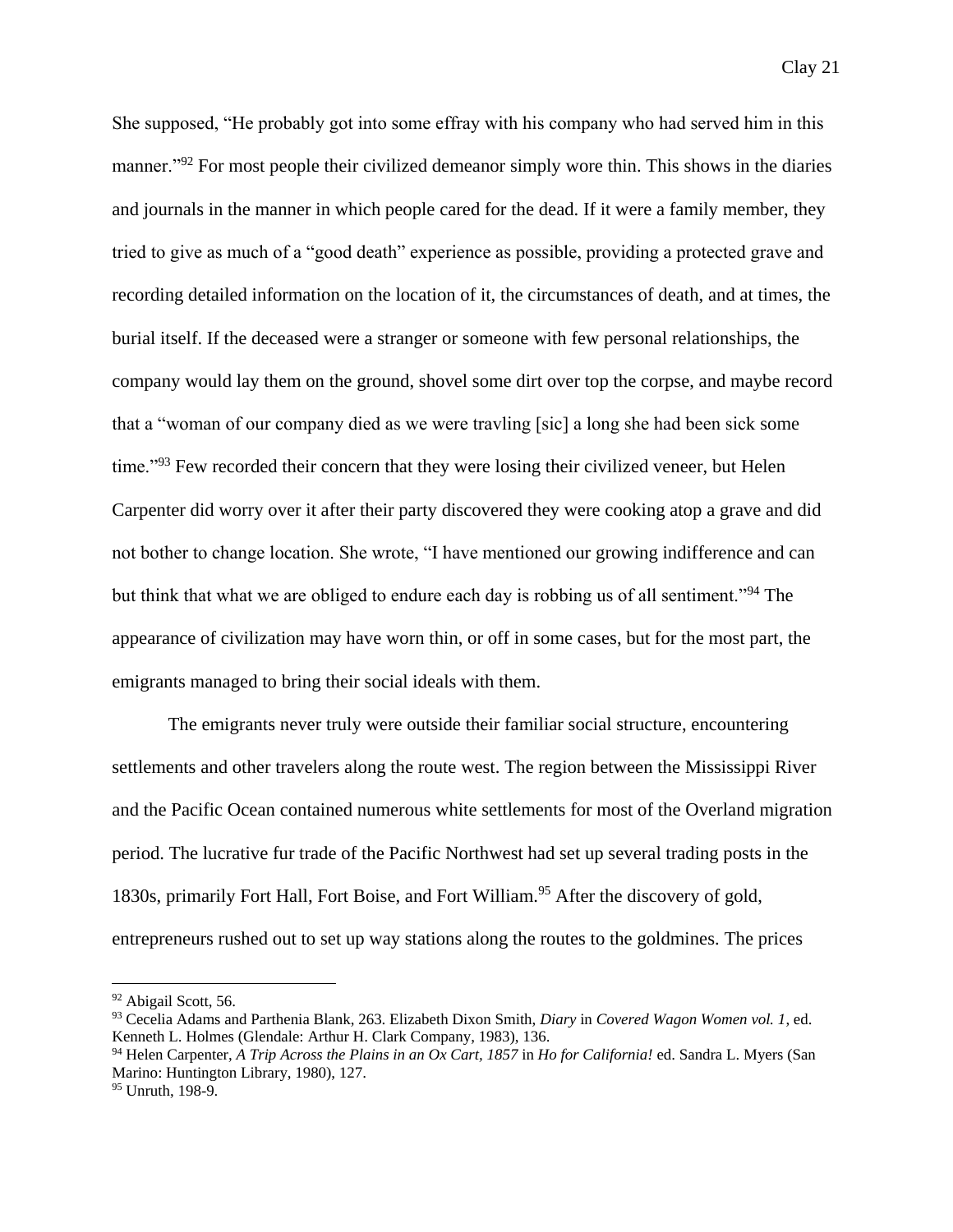were exorbitant as the law of supply and demand allowed for such. John Tucker Scott's accounts list paying \$150 for two yoke of oxen along the Burn River, compared to the three yokes he procured in Missouri for the same price.<sup>96</sup> The trading posts also provided services like blacksmith forges and wagon repairs. Some posts were flash in the pan establishments and others grew into settlements that still exist today, such as Fort Boise and Fort Laramie.<sup>97</sup> By 1850, the Salt Lake Valley was established enough that emigrants could chose to winter over or resupply there. The Trail itself, in-between settlements and trading posts, was not isolated either. So long as companies stayed near the establish routes, they would encounter other emigrant trains or companies of people heading to the East. Polly Coon records "there were hundreds around us and hundreds passed on travelling in the night."<sup>98</sup> Even those who took the Southern route to California encountered settlements.<sup>99</sup> Emigrants stayed within their native social structure as they travelled west.

Once the surviving emigrants reached their destinations, they recreated the life with which they were familiar. This is part of the return to "normalcy" that comes after a disaster. In the nineteenth century, the family unit was not just the building block of society but also the economic unit of a farm.<sup>100</sup> Tasks were generally divided up by gender -- women took care of the house and children and men took care of the crops and animals. This social conditioning had survivors remarrying after reaching their destinations. While on the trail, the work was done collectively. For example, Mary Francis Scott, Margaret Ann Scott, and Martha Roelofson

 $\overline{\phantom{a}}$ 

<sup>99</sup> Myers, 192-3.

<sup>&</sup>lt;sup>96</sup> Abigail Scott, 137.

<sup>97</sup> Unruh, 207-9.

<sup>98</sup> Polly Coon, Dairy in *Covered Wagon Women vol. 5*, ed. Kenneth L. Holmes (Glendale: Arthur H. Clark Company, 1986), 188.

 $100$  Faragher, 40.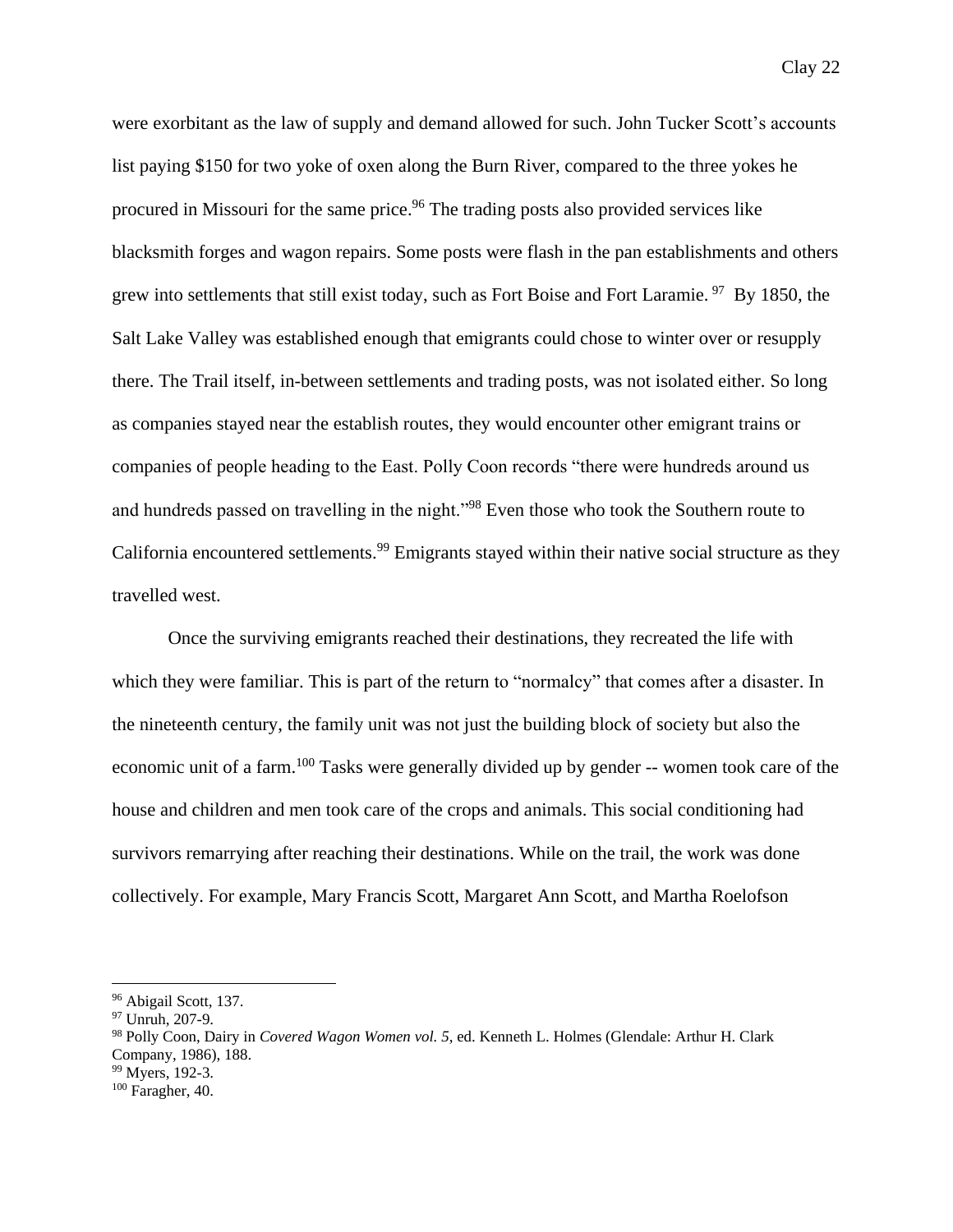Caffee shared the responsibility of feeding the 27 members of their company.<sup>101</sup> However, upon reaching Oregon, the families settled on separate claims. Within six months, John Tucker Scott married a widow with two young children who had traversed the Trail with the Scott family traveling company.<sup>102</sup> Some women attempted to farm claims on their own. Elizabeth Smith lost her husband after a six week illness upon their arrival in Oregon. She tried making a go of farming, but her two boys left for the goldmines and she could not farm the claim on her own. So she remarried a widower from Connecticut who had an orchard along the Willamette River.<sup>103</sup> Legally, women did not need to remarry in order to keep their land claims. The Donation Land Claim Act of 1850 gave 320 acres of land to each settler, providing they lived on and cultivated it for four years.<sup>104</sup> Realistically, no one person could accomplish the task. Socially, it needed to be a family unit of husband, wife, and children.

Even in an agriculturally based society not everyone was a farmer. There are professions such as doctors, lawyers, tailors, smiths, coopers, merchants, and teamsters. The same social structure existed within the new settlements. When her school teacher husband died in 1854, Polly Coon divided up their claim and sold lots to form a new town, Silverton. She taught school in the town and re-married a carpenter and millwright. Polly's mother had started the trip as an invalid, but recovered her strength along the trail. She became a much sought after nurse in Oregon. <sup>105</sup> The new settlements in the western territories were based on what was familiar to the emigrants.

<sup>101</sup> Kenneth L. Holmes, ed, *Covered Wagon Women, vol. 5* (Glendale: Arthur H. Clark Company, 1986), 111.

<sup>102</sup> Margaret Scott to Lawerence Roelofson in *Covered Wagon Women vol. 5*, ed. Kenneth L. Holmes (Glendale: Arthur H. Clark Company, 1986), 163.

<sup>103</sup> Elizabeth Dixon Smith to friends in *Covered Wagon Women vol. 1*, ed. Kenneth L. Holmes (Glendale: Arthur H. Clark Company, 1983), 148-151. Joseph Geer to friends *Covered Wagon Women vol. 1*, ed. Kenneth L. Holmes (Glendale: Arthur H. Clark Company, 1983), 152.

<sup>104</sup> US Legal, "The Donation Land Claim Act of 1850 Law and Legal Definition," *Legal Definitions*, accessed November 24, 2014 < http://definitions.uslegal.com/t/the-donation-land-claim-act-of-1850/>. <sup>105</sup> Holmes, *5*, 176, 204-6.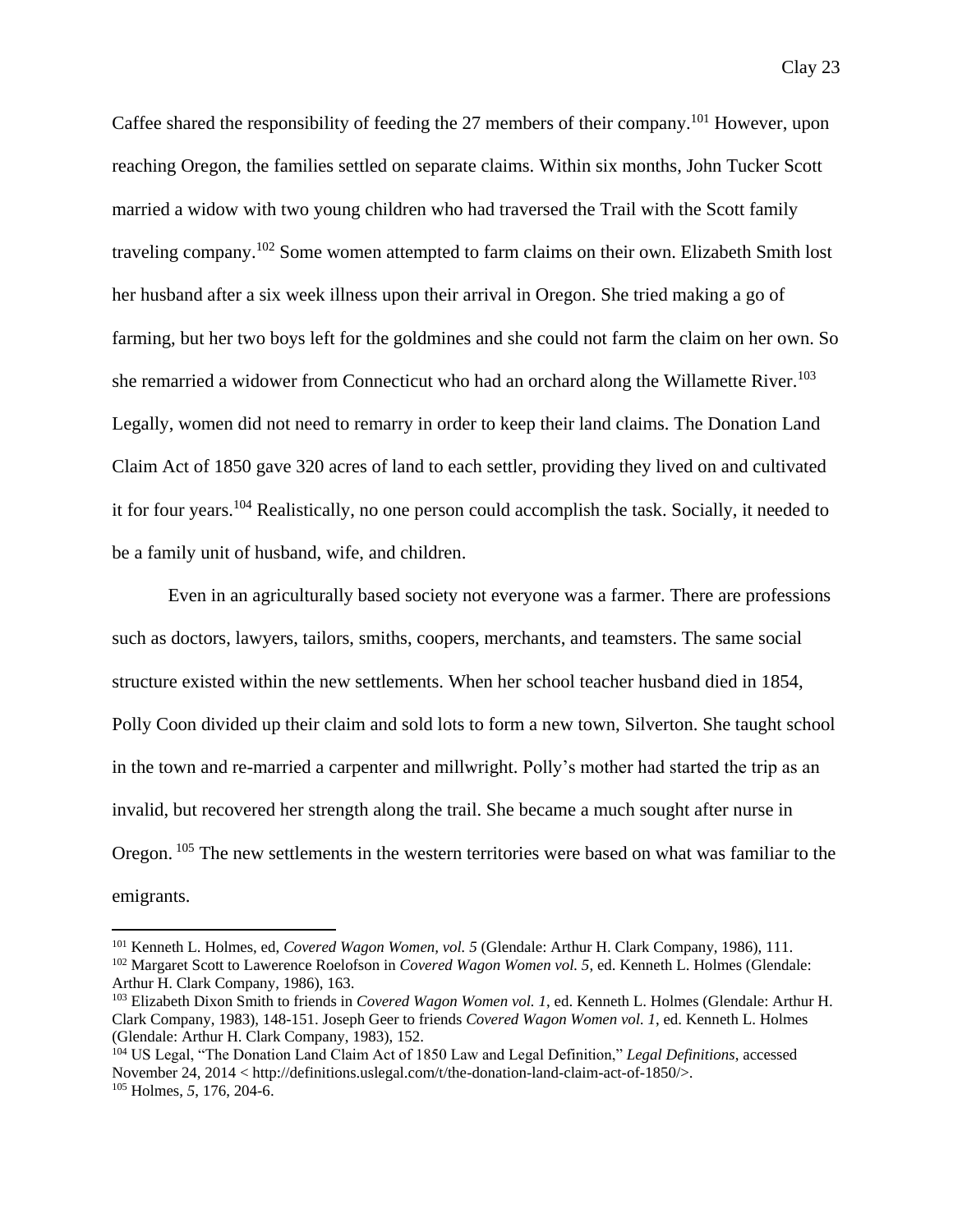Religion was another aspect of frontier life that helped maintain the familiar social structures for the emigrants. Several of the diarists remarked on the inability to keep the Sabbath.<sup>106</sup> Occasionally, their layby days landed on Sunday. If a preacher was available, they would have a sermon and sing hymns.<sup>107</sup> Other trains, such as the company Sallie Hester travelled in, made Sunday their day of rest and held morning and evening sermons.<sup>108</sup> When burying their dead, they would have a modified funeral. Often it was nothing more than singing a hymn and having a prayer.<sup>109</sup> But these simplified rituals helped keep their pre-trail culture alive. Once they arrived at their destination and set up homesteads, they rebuilt their congregations, according to the denominations they belonged to in the East. Joseph Geer wrote friends asking them to send a Universalist preacher their way, as the territory did not have one of that sect.<sup>110</sup> For those who had a religious belief, their religious practices helped them retain their social structure on the trail and rebuild it in their new homes.

The death emigrants experienced along the Overland Trail had a different impact on the United States than what Faust found with the death in the Civil War. Several factors contribute to this. First, the total number of emigrants was at most only 2/5 the number of soldiers that died in the Civil War. Second, the soldiers that died in the war came from all the states. The majority of the emigrants came from Missouri, followed by Illinois, Iowa, Michigan, and Wisconsin. Missouri accounted for most of the emigrant deaths as well.<sup>111</sup> This meant the individual social impact was not shared throughout the country as was the Civil War. Good analysis here. One could also consider that mortality spikes such as cholera and massacre wiped out entire families,

<sup>106</sup> Scott, 61. Adams and Blank, 262.

<sup>107</sup> Adams and Blank, 287.

<sup>108</sup> Sallie Hester, Dairy in *Covered Wagon Women vol. 1*, ed. Kenneth L. Holmes (Glendale: Arthur H. Clark Company, 1983), 236.

<sup>109</sup> Adams and Blank, 270.

<sup>110</sup> Geer, 152.

<sup>111</sup> Unruh, 342.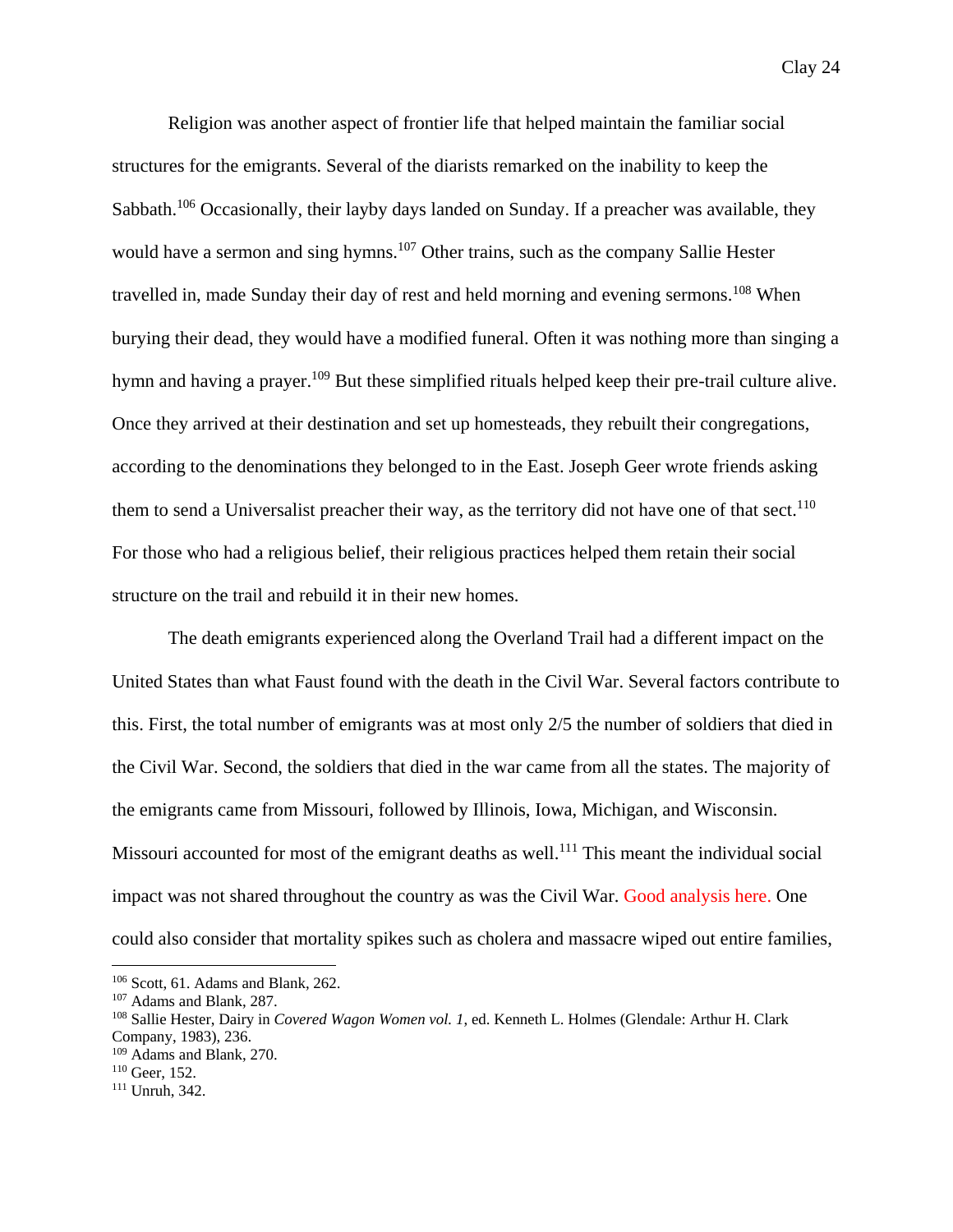thereby reducing the number of grieving survivors having to face a constant reminder of those who died. Third, with few exceptions, the emigrants did not cause the deaths of the other emigrants. However, in war a soldier's duty is to kill the enemy. The Civil War deaths were caused by disease and humans killing humans. That left a psychological burden on society not born by the emigrants. Fourth, the emigrants were in a new land, rebuilding the society familiar to them. After the Civil War, the South had to not only rebuild a new society that included freed slaves, but rebuild it on the literal ruins of their former society and country. This burden could explain why so many veterans went west after the war to restart their lives. There are probably other contributing factors to explain the differences death had on the emigrants and the post-Civil War society, but these are the main ones. The different aspects meant emigrant deaths did not impact the greater society of the United States to the extent that the Civil War death did.

The emigrants maintained their social norms as they travelled. This is demonstrated through their efforts to maintain the "good death" ritual and civilized burial. Due to the physical separation from extended family, they wrote the "condolence letter" that allowed family members to vicariously participate in the ritual. Burials were also improvised affairs that sought to provide the deceased with protection and companionship. Emigrants went to great lengths to provide both for their departed loved ones. When circumstances limited their options, the survivors felt great anguish over their inability to provide a civilized burial or proper last resting place. Although the conditions of the Trail prevented the emigrants from fulfilling their obligations to the dead, this desire or need to do so kept the social norms alive.

When the emigrants reached their frontier destinations, and became pioneers, they established their settlements based on the social expectations of their previous home. Most important for this was the repairing of the familial structure impacted by the overland journey.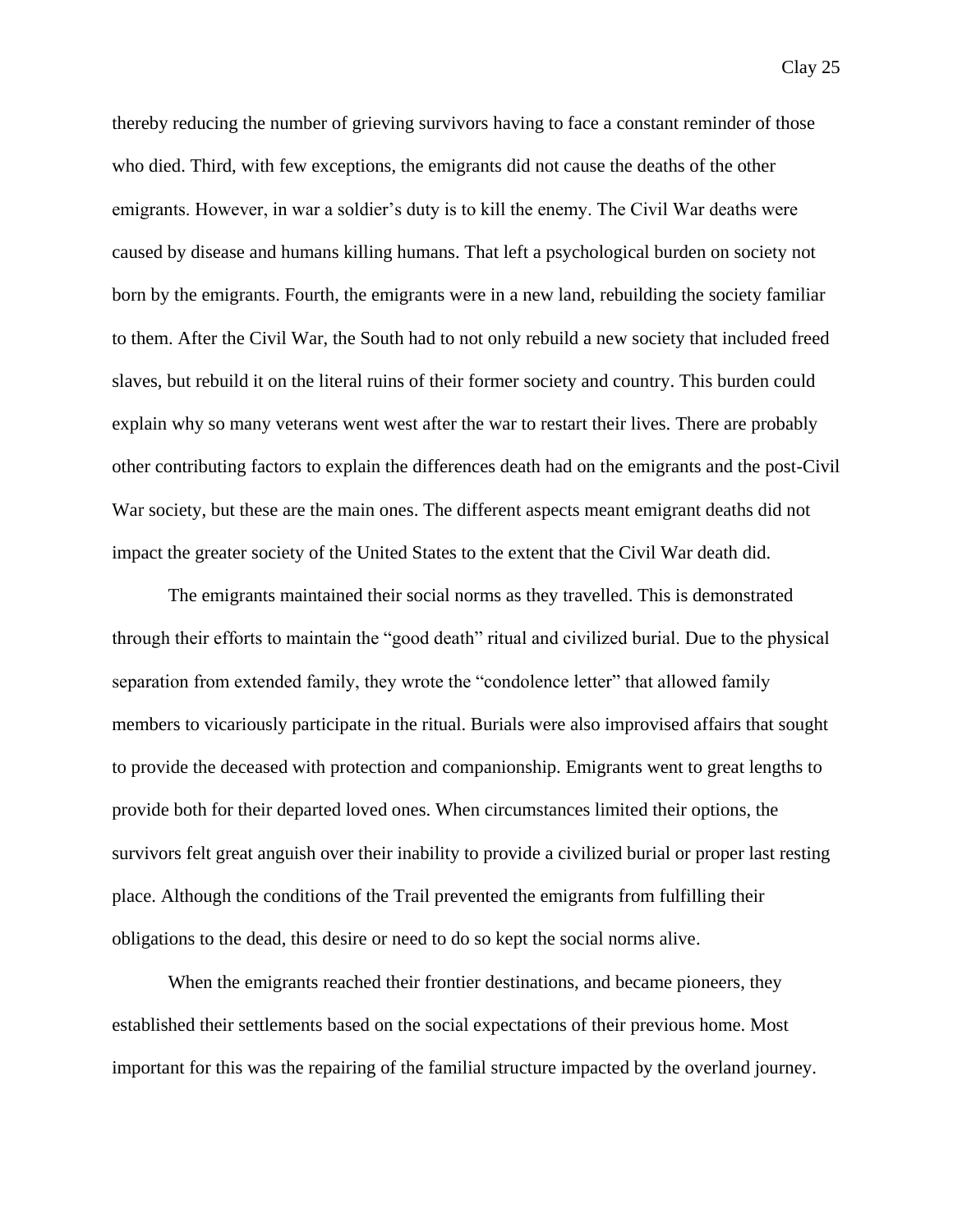For many this meant remarriage to recreate the family unit their farms and society required. It also included establishing necessary businesses, schools, and churches. This agrees with Faragher's and Schlissel's arguments that social change did not take place because of the westward movement.

Emigrant death has been misrepresented in both popular mythologizing and in scholarship. The popular myth has emigrants dying due to savage attacks by natives. Most deaths were from disease and negligence. When placed in perspective with the death rates of the organized states, one sees that there was as great an opportunity for death by illness or accident there. Actual deaths by natives were but a small fraction of the overall death rate and the only method by which one in eastern states could not die. Since Faust's argument that the magnitude of Civil War death caused social repercussions we still live with today, the lack of magnitude of death explains in part why there is not a similar legacy from Overland Trail deaths. There simply was not a corresponding degree of death to create the social rift.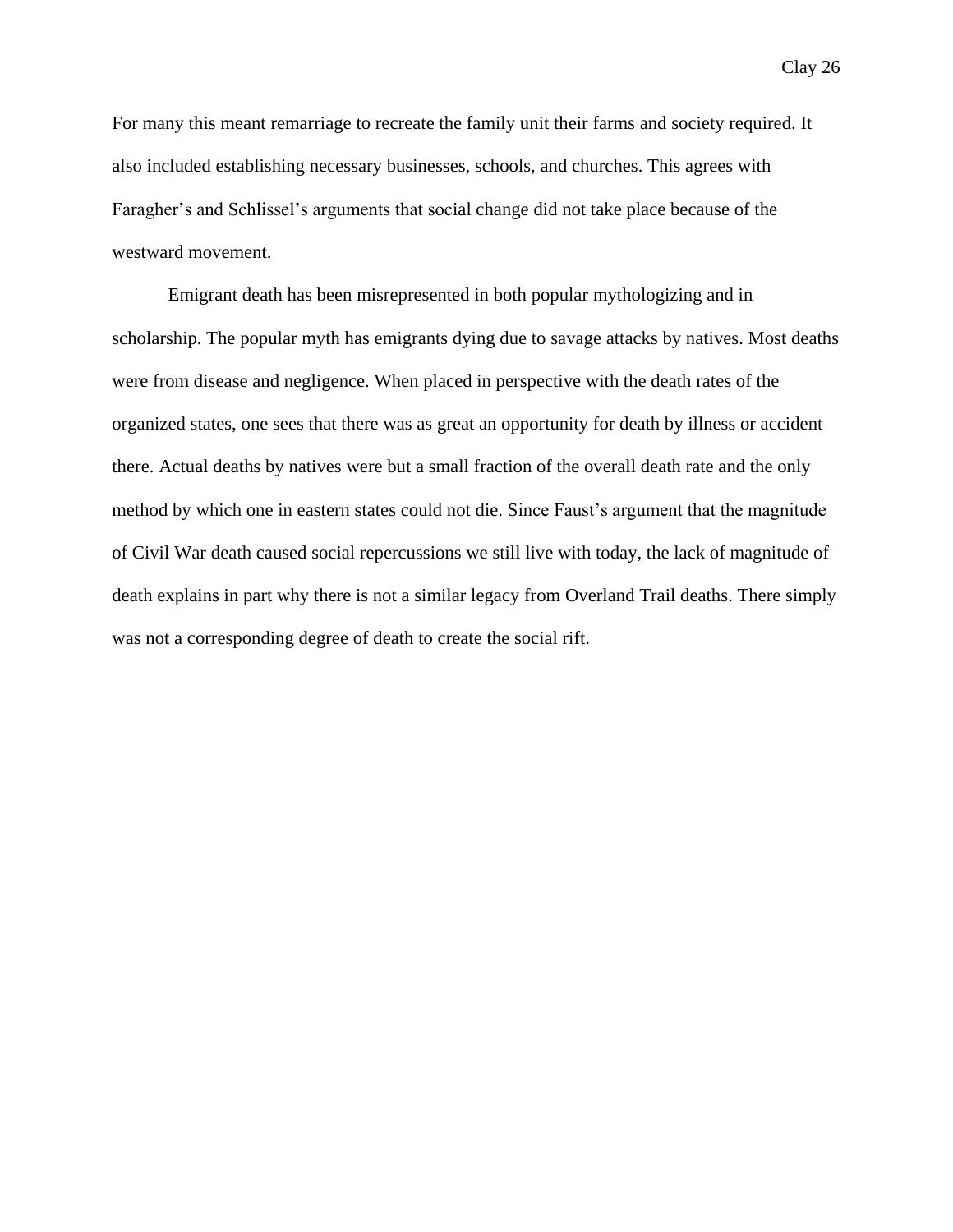## Bibliography

- Baker, Vaughan. Review of *Frontier Women: The Trans-Mississippi West, 1840-1880*, by Julie Roy Jeffrey. *Journal of Southern History* 46 (1980): 609-10.
- BlackPast.org. "Slavery in Oregon: The Ruben Shipley Saga." *Perspectives*. Accessed November 3, 2014. <http://www.blackpast.org/perspectives/slavery-oregon-reubenshipley-saga>.
- Betelyoun, Susan Bordeaux and Josephine Waggoner. *With My Own Eyes: A Lakota Woman Tells Her People's History*. (Lincoln: University of Nebraska Press, 1998).
- Board of Health. *Report of the Proceedings of the Sanatory Committee of the Board of Health in Relation to Cholera, as it prevailed in New York in 1849*. New York: McSpedon & Baker, 1849.
- Butruille, Susan G. *Women's Voices from the Oregon Trail*. Boise: Tamarack Books, 1993.
- Carter, Robert W. "Sometimes When I Hear the Winds Sigh." *California History* 74 (Summer 1995): 146-61.
- Clark, Keith, and Lowell Tiller. *Terrible Trail: the Meek Cutoff, 1845*. Caldwell: Claxton Printers, Ltd., 1966.
- Davis, W. N., Jr. "Will the West Survive as a Field in American History?." *Mississippi Valley Historical Review* 50 (March 1964): 676.
- Faragher, John Mack. *Women & Men on the Overland Trail*. New Haven: Yale University Press, 1979.
- Faust, Drew Gilpin. *This Republic of Suffering: Death and the American Civil War*. New York: Vintage Books, 2008.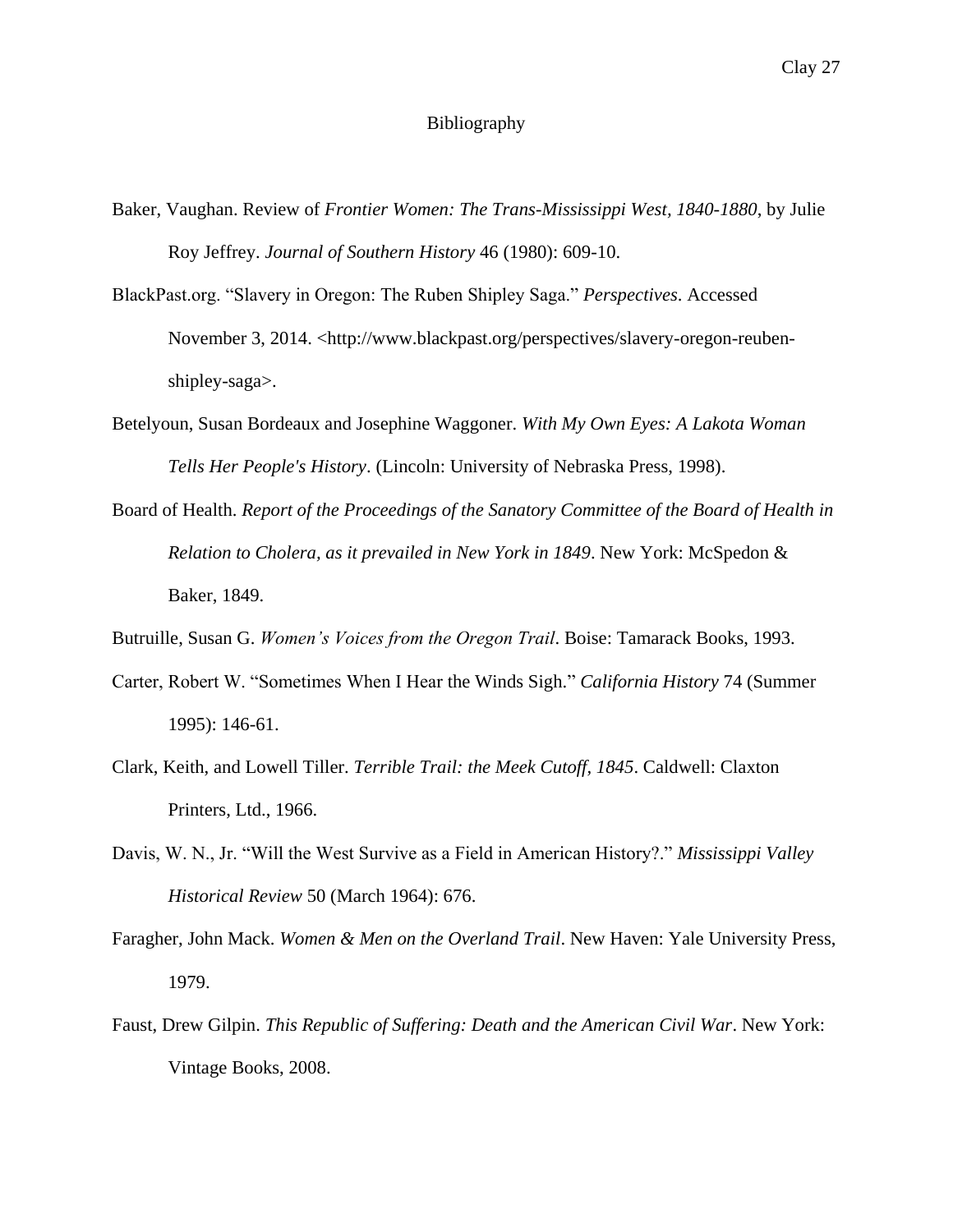- Frazier, Deborah. "Long, Deadly Trail Ancestors, Historians Remember American Pioneers Who Died on Their Way West." *Rocky Mountain News*, August 9, 1999, 7A.
- Frizzell, Lodisa. *Across the Plains to California in 1852*. New York: New York Public Library, 1915.
- Gugliotta, Guy. "New Estimate Raises Civil War Death Toll." *New York Times*, April 3, 2012, Science, D1.
- Hastings, Lansford W. *The Emigrant's Guide to Oregon and California*. Cincinnati: George Conclin, 1845.
- Headley, Ezekiel Whitehead. Handwritten Diary, 1849, Trails of Hope: Overland Diaries and Letters, 1846-1869, Harold B. Lee Library Digital Collections, Brigham Young University Libraries. <http://contentdm.lib.byu.edu/cdm/ref/collection/Diaries/id/7650>.
- Holmes, Kenneth L., ed. *Covered Wagon Women: Diaries and Letters from the Western Trails, 1840-1890, vol. 1-11*. Glendale: A. H. Clark Co, 1983-1990.
- Jeffrey, Julie Roy. *Frontier Women: The Trans-Mississippi West, 1840-1880*. New York: Hill and Wang, 1979.
- Kersetter, Todd M. Review of *Indians and Emigrants: Encounters on the Overland Trail*, by Michael L. Tate. *Southwestern Historical Quarterly* 110 (2007): 550-1.

Mattes, Merrill J. *Platte River Road Narratives*. Chicago: University of Illinois Press, 1988.

Meyers, Sandra L., ed. *Ho for California!*. San Marino: Huntington Library, 1980.

Monaghan, Jay. *The Overland Trail*. New York: The Bobbs-Merrill Company, 1947.

Paync, Edward B. "Spectres on the Overland Trail." *Overland Monthly and Out West Magazine*  14 (Dec 1889): 654-8.

Rau, Weldon Willis. *Surviving the Oregon Trail 1852.* Pullman: Washington State University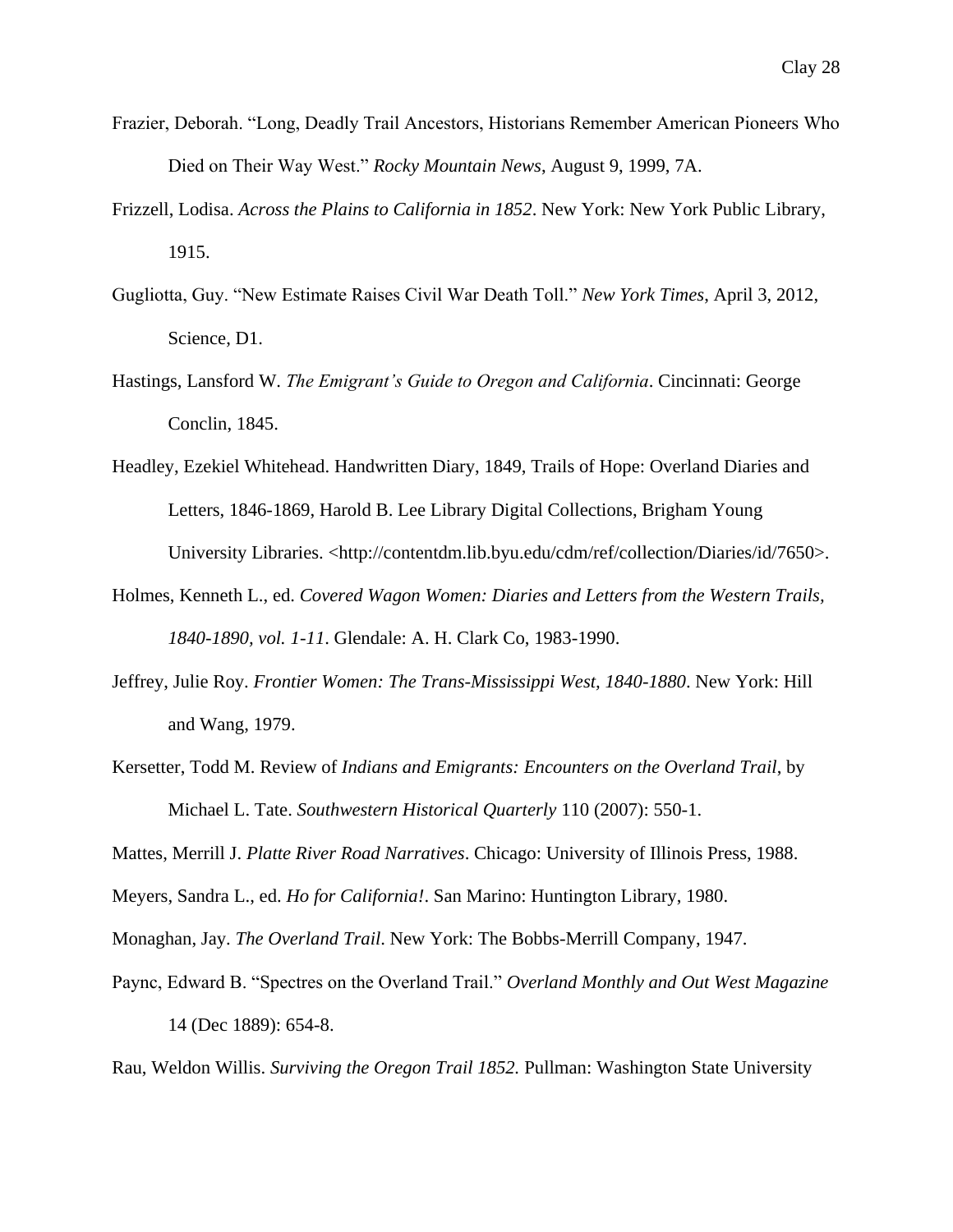Press, 2001.

- Reid, John Phillip. "Punishing the Elephant: Malfeasance and Organized Criminality on the Overland Trail." *Montana: The Magazine of Western History* 47 (Spring 1997): 2-21.
- Riley, Glenda. Review of *Emigrant Children on the Journey West*, by Emmy E. Werner. *American Historical Review* 102 (1997): 182-3.
- Riley, Glenda. "The Specter of a Savage: Rumors and Alarmism on the Overland Trail." *Western Historical Quarterly* 15 (October 1984): 427-44.

Rosenberg, Charles E. *The Cholera Years*. Chicago: University of Chicago Press, 1962.

- Schlissel, Lillian. *Women's Diaries of the Westward Journey*. New York: Schocken Books, 1982.
- Smith, Stacey L. Review of *Breaking Chains: Slavery on Trial in the Oregon Territory*, by R. Gregory Stokes. *Oregon Historical Quarterly* 114 (2013): 532-4.
- Stansbury, Howard. *Exploration and Survey of the Great Salt Lake of Utah*. Philadelphia: Lippincott, Grambo & Co. 1852.
- Tate, Michael L. *Indians and the Emigrants: Encounters on the Overland Trail*. Norman: University of Oklahoma Press, 2006.
- Turner, Frederick J. *The Frontier in American History*. New York: Henry Holt and Company. 1921.
- Unruh, John D., Jr. *The Plains Across*. Chicago: University of Illinois Press, 1979.
- United States National Park Service, "Historical Highlights The Oregon Trail." Accessed October 28, 2014.

<http://www.nps.gov/whmi/forteachers/upload/Section%201%20Guide%20Oregon%20T rail%20Highlights.pdf>